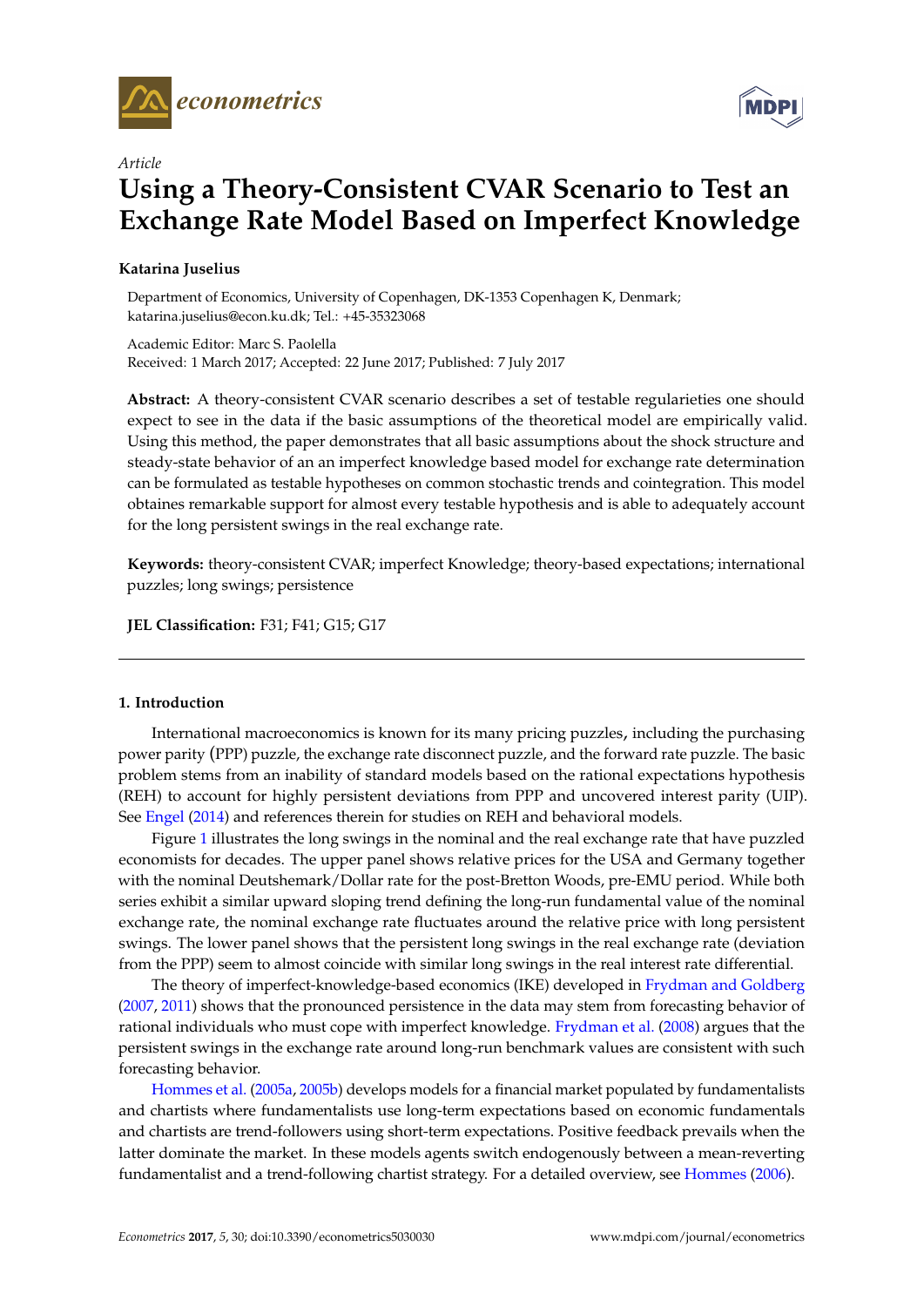<span id="page-1-0"></span>

Figure 1: The graphs of the (mean and range adjusted) German-US price exchange rate (upper panel), and the deviation from purchasing power parity and the real bond rate differential (lower panel).  $\frac{1}{1}$  (upper panel), and the nominal state  $\frac{1}{1}$  (upper panel), and the nominal state  $\frac{1}{1}$  (upper panel), and the nominal state  $\frac{1}{1}$  (upper panel), and the nominal state  $\frac{1$ ppp = pp s<sup>12</sup> and the real bond rate di§erential(lower panel). **Figure 1.** The graphs of the (mean and range adjusted) German-US price differential and the nominal

the data, the upward sloping trend in relative prices and the long persistent swings in the nominal exchange rate. It also suggests that the long swings in the real exchange rate and the real interest rate differential are related. Juselius [\(2009\)](#page-19-0) shows empirically that it is not possible to control for the persistence in the real exchange rate without bringing the interest rates into the analysis. Consistent with the above theories, Figure [1](#page-1-0) shows that there are two very persistent trends in

But, while a graphical analysis can support intuition, it cannot replace hypotheses testing. To be convincing, testing needs to be carried out in the context of a fully specified statistical model. Juselius (2006, 2015) argues that a well-specified Cointeg[rate](#page-18-7)d Vector AutoRegression (CVAR) model is an approximate description of the data generating process and, therefore, an obvious candidate for such a model. Hoover et al. (2008) argues that the CVAR allows the data to speak freely about the mechanisms that have generated the data. But, since the empirical and the theoretical model represent two different entities, a bridging principle is needed. A so called theory-consistent CVAR scenario [\(Juselius](#page-18-7) [2006;](#page-18-7) [Juselius and Franchi](#page-19-2) [2007;](#page-19-2) [Moller](#page-19-3) [2008\)](#page-19-3) offers such a principle. It does so by translating basic assumptions underlying the theoretical model into testable hypotheses on the pulling and pushing forces of a CVAR model. One may say that such a scenario describes a specified set of testable empirical in the U an empirically relevant model. M. J<mark>uselius [\(2010\)](#page-19-4) demonstrates this for a new Keynesian Phillips curve</mark> regularities one should expect to see in the data if the basic assumptions of the theoretical model were empirically valid. A theoretical model that passes the first check of such basic properties is potentially model. [Hoover and Juselius](#page-18-9) [\(2015\)](#page-18-9) argues that it may represent a designed experiment for data obtained by passive observations in the sense of [Haavelmo](#page-18-10) [\(1994\)](#page-18-10).

The purpose of this paper is to derive a CVAR scenario for exchange rate determination assuming expectations are formed in the context of imperfect knowledge. The CVAR model is applied to German-US exchange rate data over the post-Bretton Woods, pre-EMU period which is characterized by pronounced persistence from long-run equilibrium states. The empirical results provide remarkable support for essentially every single testable hypothesis of the imperfect knowledge based scenario.

The paper is organized as follows: Section [2](#page-2-0) discusses principles underlying a theory-consistent CVAR scenario, Section [3](#page-4-0) introduces an imperfect knowledge based monetary model for exchange rate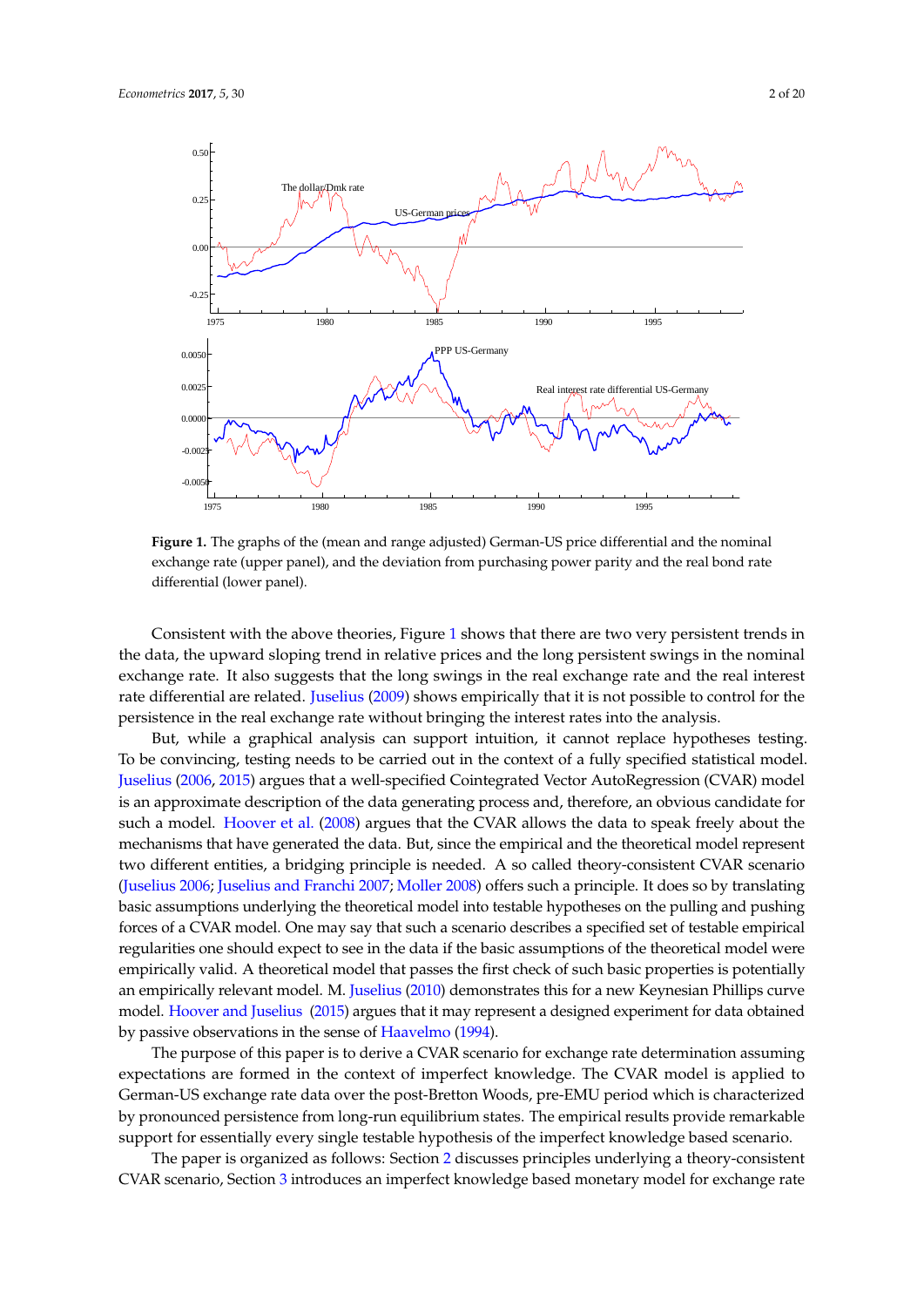determination, Section [4](#page-6-0) discusses how to anchor expectations to observable variables and derives their time-series properties. Section [5](#page-7-0) reports a theory-consistent CVAR scenario, Section [6](#page-10-0) introduces the empirical CVAR model, Section [7](#page-11-0) tests the order of integration of individual variables/relations and Section [8](#page-12-0) reports an identified structure of long-run relations strongly supporting the empirical relevance of imperfect knowledge and self-reinforcing feed-back behavior. Section [9](#page-13-0) concludes.

## <span id="page-2-0"></span>**2. Formulating a Theory-Consistent CVAR Scenario**<sup>1</sup>

The basic idea of a CVAR scenario analysis is to derive persistency properties of variables and relations that are theoretically consistent and compare these with observed magnitudes measured by the order of integration, such as  $I(0)$  for a highly stationary process,  $I(1)$  or near  $I(1)$  for a first order persistent process, and *I*(2) or near *I*(2) for a second order persistent process.<sup>2</sup> One may argue that it is implausible that economic variables move away from their equilibrium values for infinite times and, hence, that most economic relations should be classified as either stationary, *near I*(1) or *near I*(2). But this does not exclude the possibility that over finite samples they exhibit a persistence that is indistinguishable from a unit root or a double unit root process. In this sense the classification of variables into single or double unit roots should be seen as a useful way of classifying the data into more homogeneous groups. For a detailed discussion, see [Juselius](#page-19-5) [\(2012\)](#page-19-5).

Unobservable expectations are often a crucial part of a theoretical model, whereas the empirical regularities to be uncovered by a CVAR analysis are based on the observed data. Therefore, what we need to do is to derive the persistency property of the *forecast shock*,  $f_t = x_t - x_{t+1|t'}^e$  as a measure of how the persistency of expectations differ compared to the observed variables. This differs from most work on expectations in economic models where the focus is on *forecast errors* rather than, as here, on *forecast shocks.*

In the discussion below we find it useful to distinguish between the forecast of asset prices for which expectations are crucial and real economy variables, such as consumer goods inflation and real growth rates, for which expectations may matter but only in a subordinate way. The ideas are illustrated with simple examples.

**Case 1.** Let  $x_t$  be an asset price integrated of order one, for example,  $x_t = x_{t-1} + \varepsilon_t$  where  $\varepsilon_t$  is a stationary uncorrelated error. A consistent forecasting rule is formulated as

<span id="page-2-2"></span>
$$
x_{t+1|t}^e = x_t + f_t,\tag{1}
$$

where  $x_{t+1|t}^e$  denotes the expected value of  $x_{t+1}$  formulated at time *t* and  $f_t$  is a forecast shock that may be uncorrelated or correlated over time. The latter is likely to be relevant in an imperfect knowledge economy, where agents may not know whether the random walk model specification is correct or stable over time. For this reason they would be inclined to use all kinds of forecasting rules, such as technical trading rules. Expectations are assumed to influence outcomes, so

<span id="page-2-1"></span>
$$
x_t = x_{t|t-1}^e + \varepsilon_t, \tag{2}
$$

where *εt* is an unanticipated forecast error. Inserting [\(2\)](#page-2-1) in [\(1\)](#page-2-2) leads to

<span id="page-2-3"></span>
$$
x_{t+1|t}^e = x_{t|t-1}^e + \varepsilon_t + f_t,
$$
\n(3)

<sup>&</sup>lt;sup>1</sup> This section is an adaptation of Section 2 in [Juselius](#page-19-6) [\(2017\)](#page-19-6) where it is used to discuss a rational-expectations-based monetary model.

<sup>2</sup> A highly persistent process is one for which a characteristic root is either close to or on the unit circle. See for example [\(Elliot](#page-18-11) [1998;](#page-18-11) [Franchi and Johansen](#page-18-12) [2017\)](#page-18-12) for a theoretical treatment.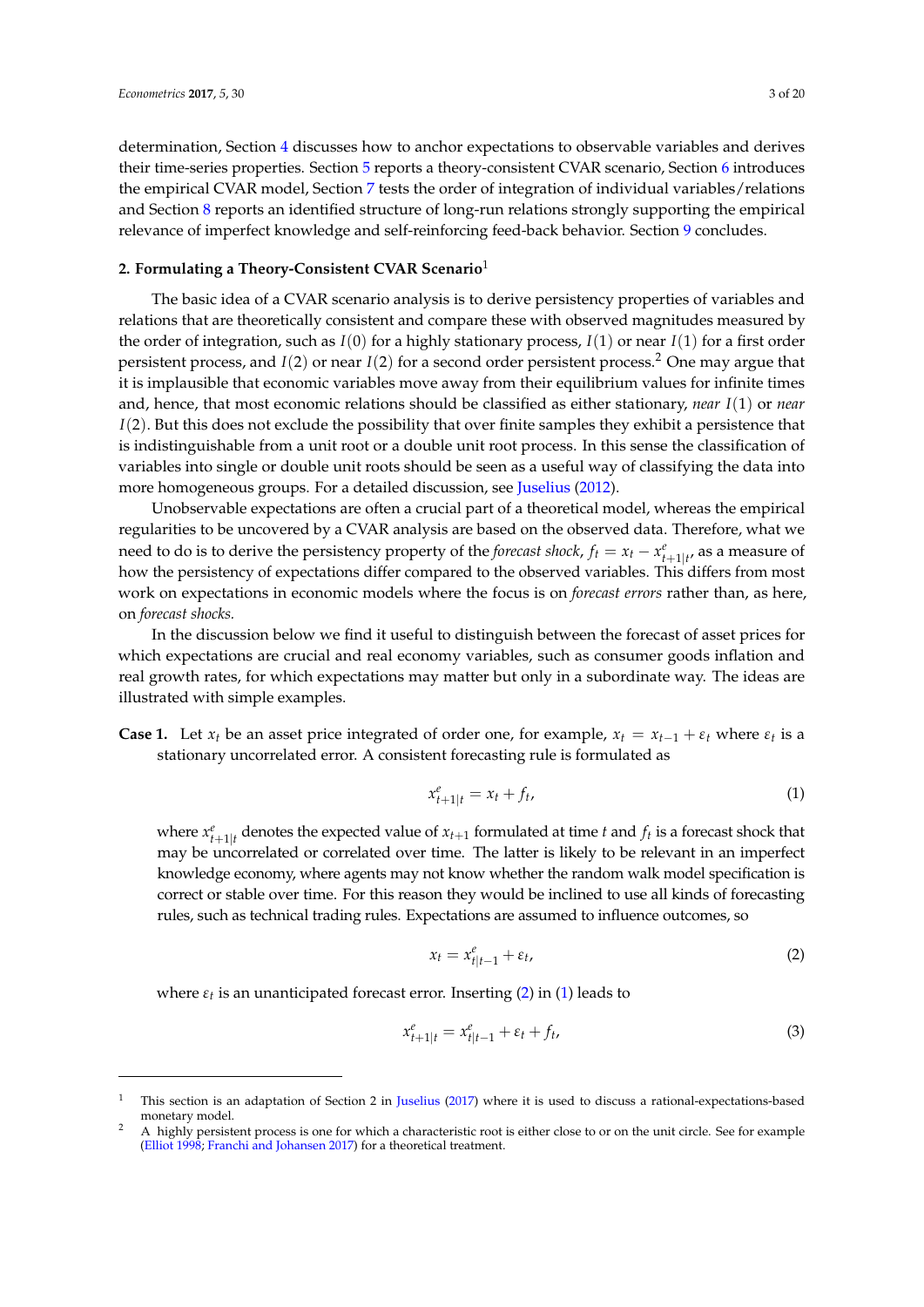showing that the forecast change depends on the most recent forecast error, *ε<sup>t</sup>* , and the forecast shock, *f<sup>t</sup>* . An expression for the data-generating process can be found by inserting  $x_{t|t-1}^e = x_{t-1} + f_{t-1}$  in [\(2\)](#page-2-1)

<span id="page-3-0"></span>
$$
x_t = x_{t-1} + f_{t-1} + \varepsilon_t, \tag{4}
$$

i.e., change in the process depends on the previous forecast shock, *ft*−1, and the forecast error, *ε<sup>t</sup>* .

Now, a "rational expectations" agent, knowing that the random walk is the true model will choose  $f_t = 0$ . According to [\(3\)](#page-2-3), the expectations will then follow a random walk and  $x_t$  will continue to follow the same model. In a "rational expectations" economy expectations do not change the process  $x_t$ .

An "imperfect knowledge" agent, on the other hand, does not necessarily believe there is a true data-generating model. If, instead, he is a chartist then his forecast shocks will tend to be systematically positive/negative depending on whether the market is bullish or bearish. The process  $x_t$  will become a random walk with a time-varying drift term, *ft*−1. If the latter is persistent then *x<sup>t</sup>* may ultimately become *near*  $I(2)$ . Thus, the variable  $x_t$  may be a random walk in a period of regulation when speculative behavior is not a dominant feature and become a *near I*(2) process after deregulation. As another example, let's assume that an imperfect knowledge trader chooses  $f_t = \varepsilon_t$ , i.e., the forecast shock for the next period's forecast is chosen to be equal to the realized forecast error at time *t*. In this case, the process will become  $x_t = x_{t-1} + \varepsilon_{t-1} + \varepsilon_t$  and the variance of the process  $\Delta x_t$  will be twice as large as the pure random walk. But, given [\(3\)](#page-2-3) and [\(4\)](#page-3-0), the forecast error will nonetheless be equal to a random noise, *ε<sup>t</sup>* . Hence, when actual outcomes are influenced by the forecasts, traders in an imperfect knowledge economy may not be making systematic forecast errors in spite of their imperfect knowledge. This is because expectations are likely to change the data-generating process both of *x<sup>t</sup>* and  $x_{t+1|t}^e$ .

**Case 2.** Let  $x_t$  be an asset price described by [\(4\)](#page-3-0) where  $f_t$  is a very persistent forecast shock. Such a shock can be assumed to be positive when the market is bullish and negative when it is bearish and may be approximated with a first order autoregressive model with a time-varying coefficient  $f_t = \rho_t f_{t-1} + \varepsilon_{f,t}$ . [Juselius](#page-19-7) [\(2014\)](#page-19-7) discusses the case where the average of  $\rho_t$ ,  $\bar{\rho}$ , is close to 1 and  $Var(\varepsilon_{f,t}) \ll Var(\varepsilon_t)$ . In this case  $x_t$  is integrated of order near *I*(2),  $\Delta x_t$  contains a near unit root due to the drift term  $f_t$ , but this drift term is hardly discernible when the variance of  $\varepsilon_t$  is much larger than the variance of *εf*,*<sup>t</sup>* .

A consistent forecasting rule is  $x_{t+1|t}^e = x_t + f_t$ , so the forecast shock,  $f_t = x_{t+1|t}^e - x_t$ , is a persistent (*near*)  $I(1)$  process. <sup>3</sup>

**Case 3.** Let  $x_t$  be a "real economy" variable integrated of order  $I(2)$ . The simplest example of an  $I(2)$ model is  $x_t = x_{t-1} + \Delta x_{t-1} + \varepsilon_t$ , in which a consistent forecasting rule is  $x_{t+1|t}^e = x_t + \Delta x_t$ , so the forecast shock  $f_t = x_{t+1|t}^e - x_t = \Delta x_t$  is  $I(1)$ . Given this assumption, expectations do not change the data-generating process for *x<sup>t</sup>* :

<span id="page-3-1"></span>
$$
x_t = x_{t|t-1}^e + \varepsilon_t = x_{t-1} + \Delta x_{t-1} + \varepsilon_t.
$$
 (5)

The data-generating process for expectations becomes:

$$
x_{t+1|t}^e = x_{t|t-1}^e + \Delta x_t + \varepsilon_t,
$$
  
= 
$$
x_{t|t-1}^e + \Delta x_{t|t-1}^e + \varepsilon_t + \Delta \varepsilon_t,
$$

showing that expectations also follow an *I*(2) model, but now with a moving average error.

<sup>3</sup> [Juselius](#page-19-5) [\(2012\)](#page-19-5) showed for simulated data that the drift term can be quite precisely estimated by a moving average of ∆*x<sup>t</sup>* of suitable length.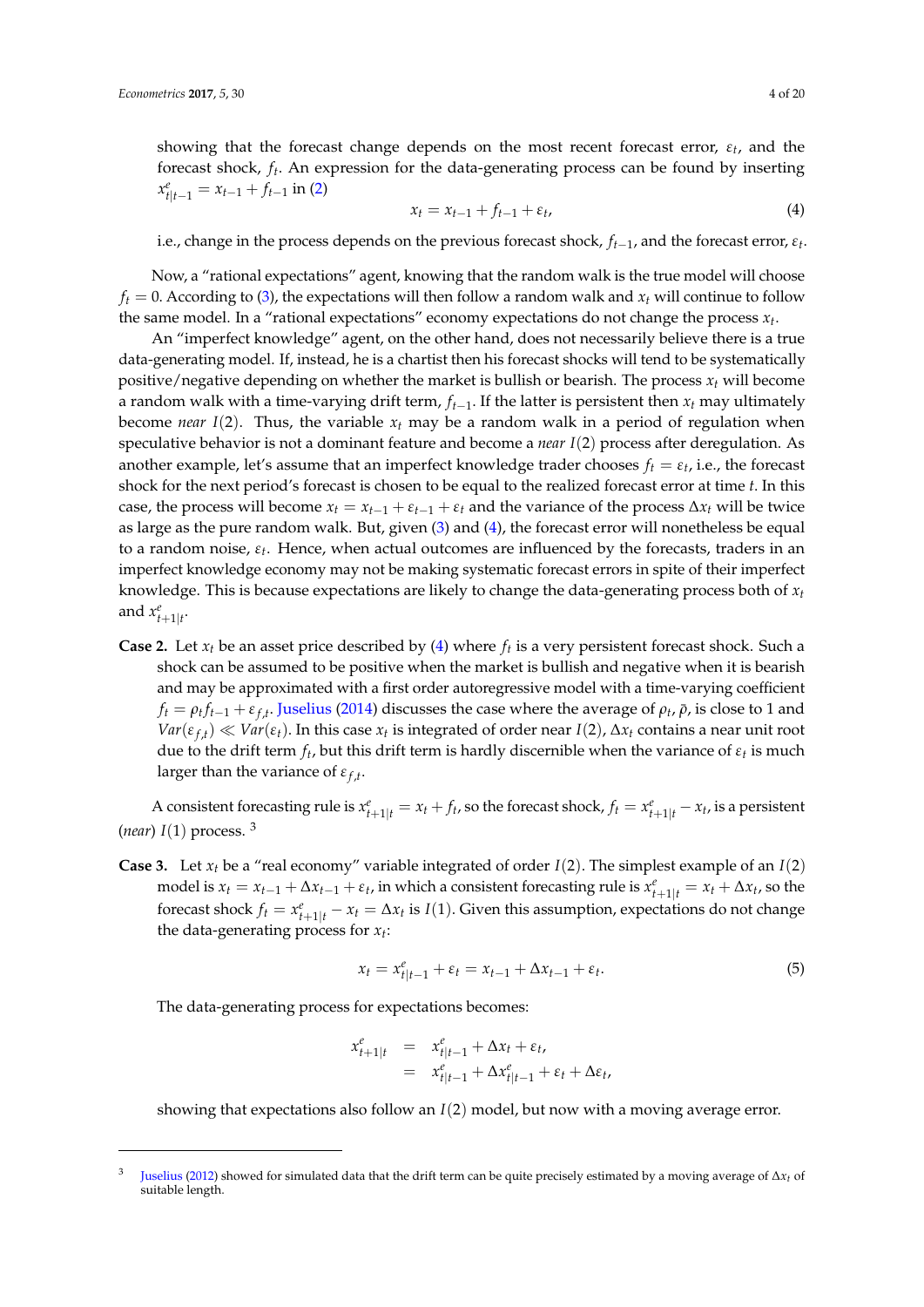Even though a variable such as a consumer price index may not in general be subject to speculation, in an imperfect knowledge economy it may nonetheless be indirectly affected by speculative movements in asset prices. This would be the case if there is a two-way interdependency between fundamentals and asset prices owing to self-fulfilling expectations in the financial market.<sup>4</sup> For example, when speculation in foreign currency leads to long persistent swings in the nominal exchange rate, prices are also likely to be affected. See [Juselius](#page-19-5) [\(2012\)](#page-19-5) for an extended discussion. This means that *εt* in [\(5\)](#page-3-1) may be affected by forecast shocks in financial markets.

Assumption A exploits these simple ideas:

**Assumption A** When  $x_t \sim I(1)$ ,  $(x_{t+1|t}^e - x_t) = f_t$  is assumed to be  $I(0)$ , when  $x_t \sim$  near  $I(2)$  it is assumed to be near *I*(1) and when  $x_t \sim I(2)$  it is assumed to be *I*(1).

Note that Assumption A disregards  $x_t \sim I(3)$ , as it is considered empirically implausible, and *x<sup>t</sup>* ∼ *I*(0), as it defines a non-persistent process for which cointegration and stochastic trends have no informational value.

Note also that  $x_t \sim I(1)$  implies that  $\Delta x_t \sim I(0)$ , whereas  $x_t \sim I(2)$  implies that  $\Delta x_t \sim I(1)$  and ∆ <sup>2</sup>*x<sup>t</sup>* ∼ *I*(0). Given Assumption A, we have that:

**Corollary** When  $x_t \sim I(1)$ ,  $x_t$ ,  $x_{t+1}$  and  $x_{t+1|t}$  share the same common stochastic trend of order *I*(1), i.e., they have the same persistency property. When  $x_t \sim I(2)$  or near  $I(2)$ ,  $\Delta x_t$ ,  $\Delta x_{t+1}$  and  $\Delta x_{t+1}^e$ share the same common stochastic  $I(1)$  trend, i.e., they have the same persistency property.

Consequently, when  $x_t \sim I(1)$ ,  $\beta' x_t$ , has the same persistency property as  $\beta' x_{t+1|t}^e$  or  $\beta' x_{t+1}$ . When  $x_t \sim I(2)$ ,  $\beta' x_t + d' \Delta x_t$  has the same order of integration as  $\beta' x_t + d' \Delta x_{t+1|t}^e$  and  $\tau' \Delta x_t$  has the same order of integration as  $\tau' \Delta x_{t+1|t}^e$  and  $\tau' \Delta x_{t+1}$ .<sup>5</sup> Thus, Assumption A allows us to make valid inference about a long-run equilibrium relation in a theoretical model even though the postulated behavior is a function of expected rather than observed outcomes.

Based on the above, the steps behind a theory-consistent CVAR scenario can be formulated as follows:

- 1. Express the expectations variable(s) as a function of observed variables. For example, according to Uncovered Interest Rate Parity (UIP), the expected change in the nominal exchange rate is equal to the interest rate differential. Hence, the persistency property of the latter is also a measure of the persistency property of the unobservable expected change in nominal exchange rate and can, therefore, be empirically tested.
- 2. For a given order of integration of the unobserved expectations variable and of the forecast shocks, *f<sup>t</sup>* , derive the theory-consistent order of integration for all remaining variables and for the postulated behavioral relations of the system.
- 3. Translate the stochastically formulated theoretical model into a theory-consistent CVAR scenario by formulating the basic assumptions underlying the theoretical model as a set of testable hypotheses on cointegration relations and common trends.
- 4. Estimate a well-specified VAR model and check the empirical adequacy of the derived theory-consistent CVAR scenario.

# <span id="page-4-0"></span>**3. Imperfect Knowledge and the Nominal Exchange Rate**

While essentially all asset price models assume that today's price depends on expected future prices, models based on rational expectations versus imperfect knowledge differ with respect to how agents are assumed to make forecasts and how they react on forecasting errors. In REH-based

<sup>&</sup>lt;sup>4</sup> [Soros](#page-19-8) [\(1987\)](#page-19-8) uses the concept of reflexivity for such a situation.<br>5 Soction 6 provides a definition of  $\beta$ , d and  $\tau$ 

<sup>5</sup> Section [6](#page-10-0) provides a definition of *β*, *d* and *τ*.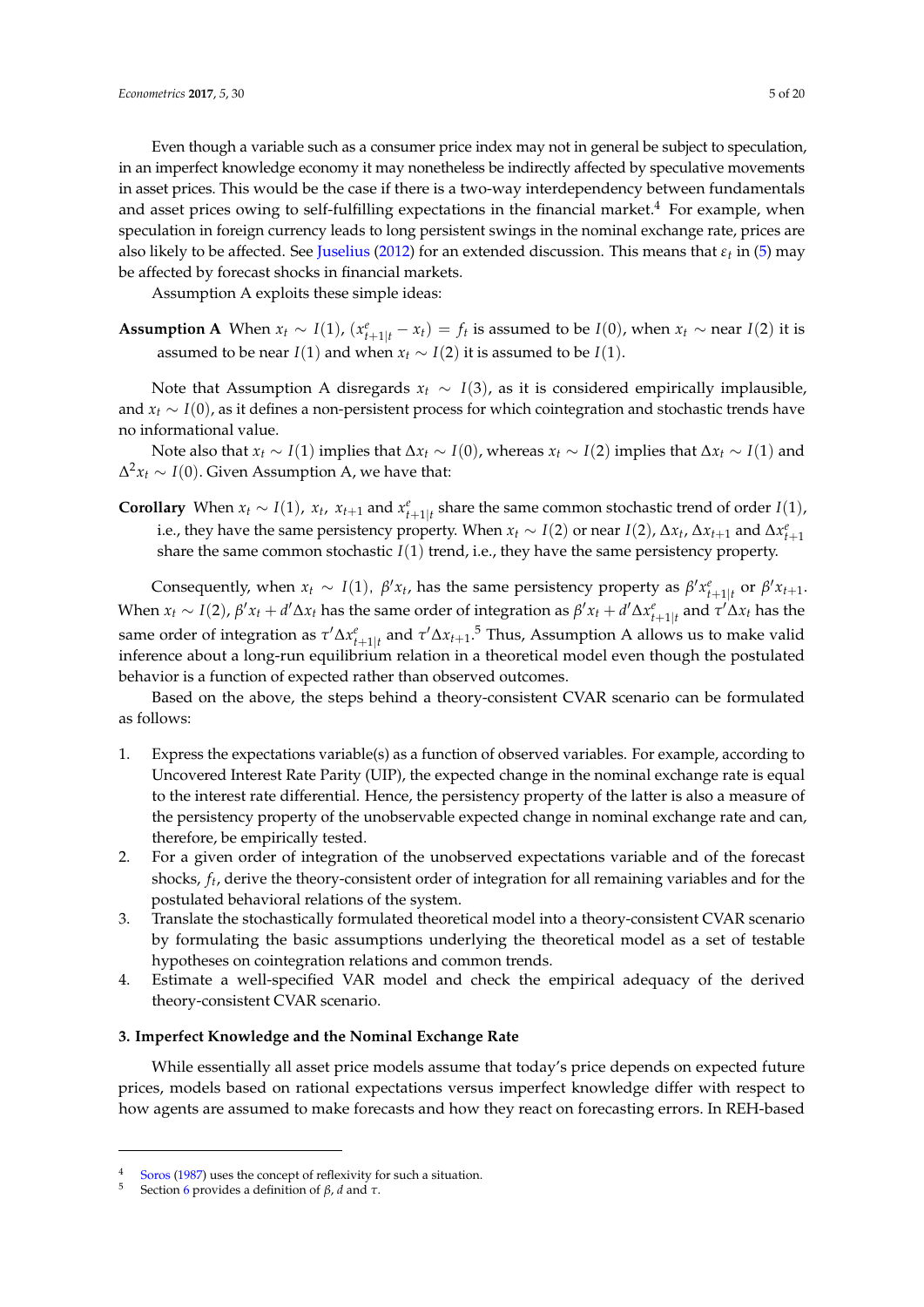models, agents are adjusting back toward the equilibrium value of the theoretical model after having made a forecast error, implying that expectations are endogenously adjusting to the proposed true model. However, when "perfect knowledge" is replaced by imperfect knowledge, the role of expectations changes.

In IKE-based models, individuals recognize that they do not know the (or may not believe in the existence of a) "true" model. They also revise their forecasting strategies as changes in policy, institutions, and other factors cause the process to undergo structural change at times and in ways that cannot be foreseen. [Frydman and Goldberg](#page-18-1) [\(2007\)](#page-18-1) show that these revisions (or expectational shocks) may have a permanent effect on market outcomes and thus act as an exogenous force in the model. The Cases 1 and 2 in Section [2](#page-2-0) illustrate this important feature of imperfect knowledge.

If PPP prevails in the goods market, one would expect the nominal exchange rate to approximately follow relative prices and the real exchange rate, *q<sup>t</sup>* ,

$$
q_t = s_t - (p_{d,t} - p_{f,t}) \sim I(0)
$$
\n(6)

to be stationary.<sup>6</sup>

If uncovered interest rate parity prevails in the foreign currency market, the interest rate differential,  $(i_{d,t} - i_{f,t})$ , should reflect the expected change in the exchange rate,  $s_{t+1|t}^e - s_t$ . But, interest rate differentials tend to move in long persistent swings whereas the change in nominal exchange rates are characterized by a pronounced short-run variability. The excess return puzzle describes the empirical fact that the excess return, *exr<sup>t</sup>* , defined as

<span id="page-5-0"></span>
$$
exr_t = (i_d - i_f)_t - (s_{t+1|t}^e - s_t),
$$
\n(7)

often behaves like a nonstationary process. To solve the puzzle it has been customary to add a risk premium, *rp<sup>t</sup>* , to [\(7\)](#page-5-0), which usually is a measure of the volatility in the foreign currency market. But, although a risk premium can account for exchange rate volatility, it cannot account for the persistent swings in the interest rate differential. To control for the latter, [Frydman and Goldberg](#page-18-1) [\(2007\)](#page-18-1) propose to add to the UIP an uncertainty premium, *up<sup>t</sup>* , measuring agents' *loss* aversion due to imperfect knowledge and a term measuring the international financial position.<sup>7</sup> Because the time-series property of the latter is difficult to hypothesize about, it will be left out at this stage. Instead, similar to [Stillwagon et al.](#page-19-9) [\(2017\)](#page-19-9) we incorporate a risk premium, *rp<sup>t</sup>* , to the Uncertainty Adjusted UIP (UA-UIP) now defined as

$$
(i_d - i_f)_t = (s_{t+1|t}^e - s_t) + rp_t + up_t,
$$
\n(8)

describing an economy in which loss averse financial actors require a minimum return—an uncertainty premium—to speculate in the foreign exchange market. When the exchange rate moves away from its long-run value, the uncertainty premium starts increasing until the direction of the exchange rate reverses towards equilibrium. [Frydman and Goldberg](#page-18-1) [\(2007\)](#page-18-1) argues that the uncertainty premium is likely to be closely associated with the PPP gap, but that other gaps, for example the current account balance, could play a role as well. Focussing on the PPP gap as a measure of the uncertainty premium, the UA-UIP is formulated as

<span id="page-5-1"></span>
$$
(i_d - i_f)_t = (s_{t+1}^e - s_t) + r p_t + f(p_d - p_f - s)_t.
$$
\n(9)

where *rp<sup>t</sup>* is basically associated with market volatility, for example measured by short-term changes in interest rates, inflation rates, nominal exchange rates, etc.

The PPP puzzle describes the empirical fact that the real exchange rate often tends to move in long persistent swings and that the volatility of the nominal exchange rate, *s<sup>t</sup>* , is much larger than the one of relative prices.

<sup>7</sup> The assumption that agents are loss averse, rather than risk averse, builds on the prospect theory by [Kahneman and Tversky](#page-19-10) [\(1979\)](#page-19-10).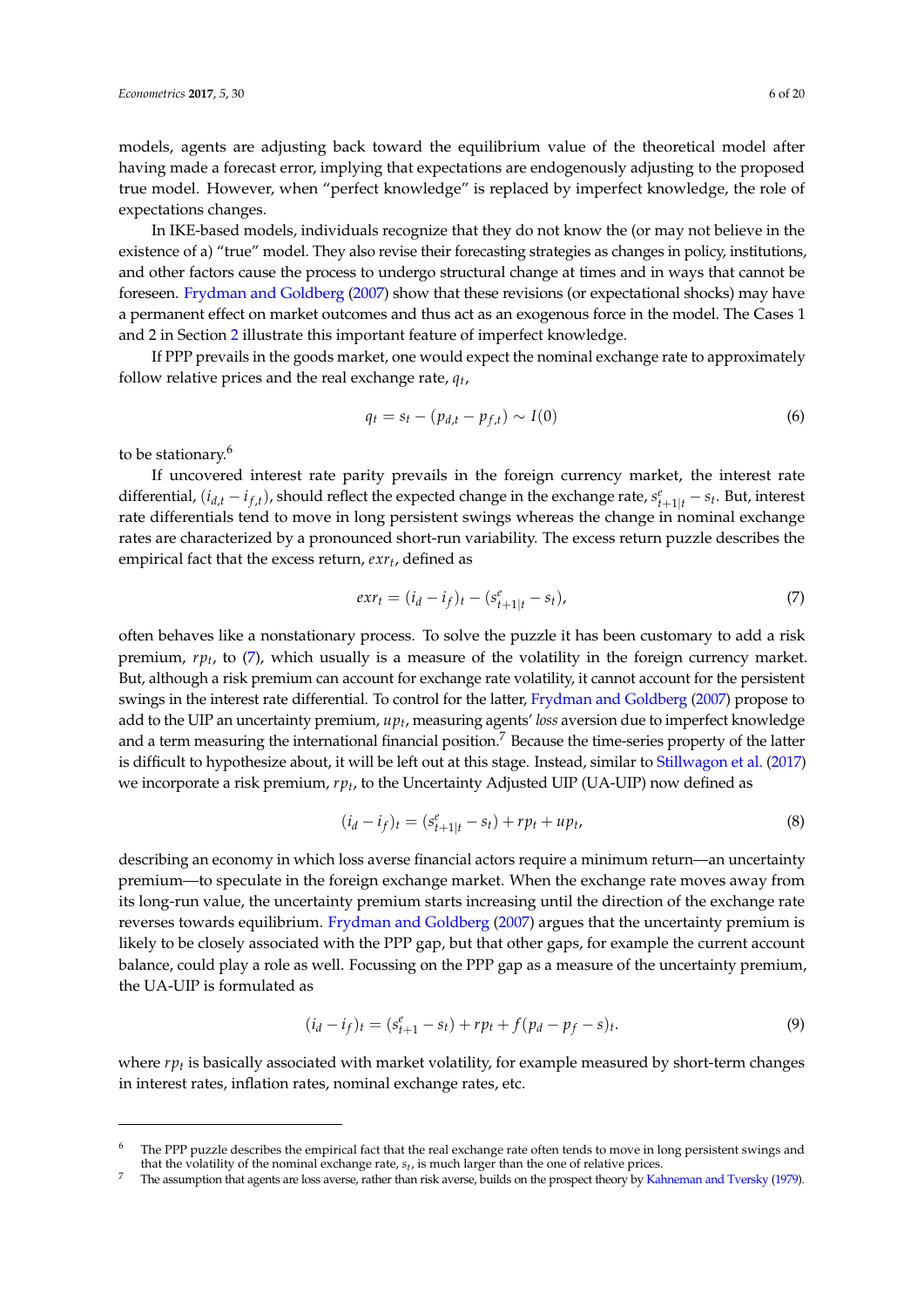Thus, the expected change in the nominal exchange rate is not directly associated with the observed interest rate differential but with the interest rate differential corrected for the PPP gap and the risk premium.

#### <span id="page-6-0"></span>**4. The Persistence of the PPP Gap**

That agents have diverse forecasting strategies is a defining feature of imperfect knowledge based models - bulls hold long positions of foreign exchange and bet on appreciation while bears hold short positions and bet on depreciation.<sup>8</sup> Speculators are likely to change their forecasting strategies depending on how far away the price is from the long-run benchmark value. For example, [Hommes](#page-18-6) [\(2006\)](#page-18-6) assumes that the proportion of chartists relative to fundamentalists decreases as the PPP gap grows. When the exchange rate is not too far from its fundamental value, the proportion of chartists is high and the rate behaves roughly as a random walk. When it has moved to a far-from-equilibrium region, the proportion of fundamentalists is high and the real exchange rate becomes mean-reverting. This is similar to the assumption made in [Taylor and Peel](#page-19-11) [\(2000\)](#page-19-11) except that this study attributes the threshold to transactions cost.

[Frydman and Goldberg](#page-18-1) [\(2007,](#page-18-1) [2011\)](#page-18-2) explains the persistence of the PPP gap by non-constant parameters due to forecasting under imperfect knowledge. According to this, financial actors are assumed to know that in the long run the nominal exchange rate follows the relative price of the two countries whereas in the short run it reacts on a number of other determinants, *z<sup>t</sup>* , which may include, for example, changes in interest rates, relative incomes and consumption, etc. Therefore, financial actors attach time-varying weights, *B<sup>t</sup>* , to relative prices depending on how far away the nominal exchange rate is from its fundamental PPP value, i.e.,

$$
s_t = A + B_t (p_{d,t} - p_{f,t}) + z_t.
$$
 (10)

The change in the nominal exchange rate can then be expressed as:

$$
\Delta s_t = B_t \Delta (p_{d,t} - p_{f,t}) + \Delta B_t (p_{d,t} - p_{f,t}) + \Delta z_t.
$$

[Frydman and Goldberg](#page-18-1) [\(2007\)](#page-18-1) make the assumption that  $\left|\Delta B_t(p_{d,t} - p_{f,t})\right| \ll \left|B_t\Delta(p_{d,t} - p_{f,t})\right|$ . This is backed up by simulations showing that a change in ∆*B<sup>t</sup>* has to be implausibly large for ∆*Bt*(*pd*,*<sup>t</sup>* − *p<sup>f</sup>* ,*<sup>t</sup>* ) to have a noticeable effect on ∆*s<sup>t</sup>* . Therefore, we assume that

<span id="page-6-1"></span>
$$
\Delta s_t \simeq B_t \Delta (p_{d,t} - p_{f,t}) + \Delta z_t. \tag{11}
$$

To study the properties of this type of time-varying parameter model, [Tabor](#page-19-12) [\(2017\)](#page-19-12) considers the model:

$$
\Delta Y_t = \alpha (Y_{t-1} - \beta_t X_{t-1}) + \varepsilon_{y,t} \n\Delta X_t = \varepsilon_{x,t}.
$$
\n(12)

He generates the data with  $α = −1$  and  $β_t = β_0 + ρβ_{t-1} + ε_{β,t}$  for  $ρ = {0.0, 0.5, 0, 95, 1.0}$ .  $α = −1$ implies that the adjustment of  $Y_t$  back to  $\beta'_t X_t$  is immediate. Instead of estimating a time-varying parameter model, Tabor fits a *constant* parameter CVAR model to the simulated data, so that  $(\beta_t - \beta)X_t$ becomes part of the CVAR residual. It corresponds approximately to the forecast shock *f<sup>t</sup>* in the previous section. The simulation results show that the closer  $\rho$  is to 1, the more persistent is the estimated gap term,  $Y_t - \hat{\beta}' X_t$ , and the smaller is the estimated adjustment coefficient  $\alpha$  (while still highly significant). As long as *ρ* < 1, the mean of the estimated *β*ˆ approximately equals its true value *β*.

<sup>8</sup> Thechnically a speculator could expect a depreciation, but one small enough to be offset by the interest rate differential.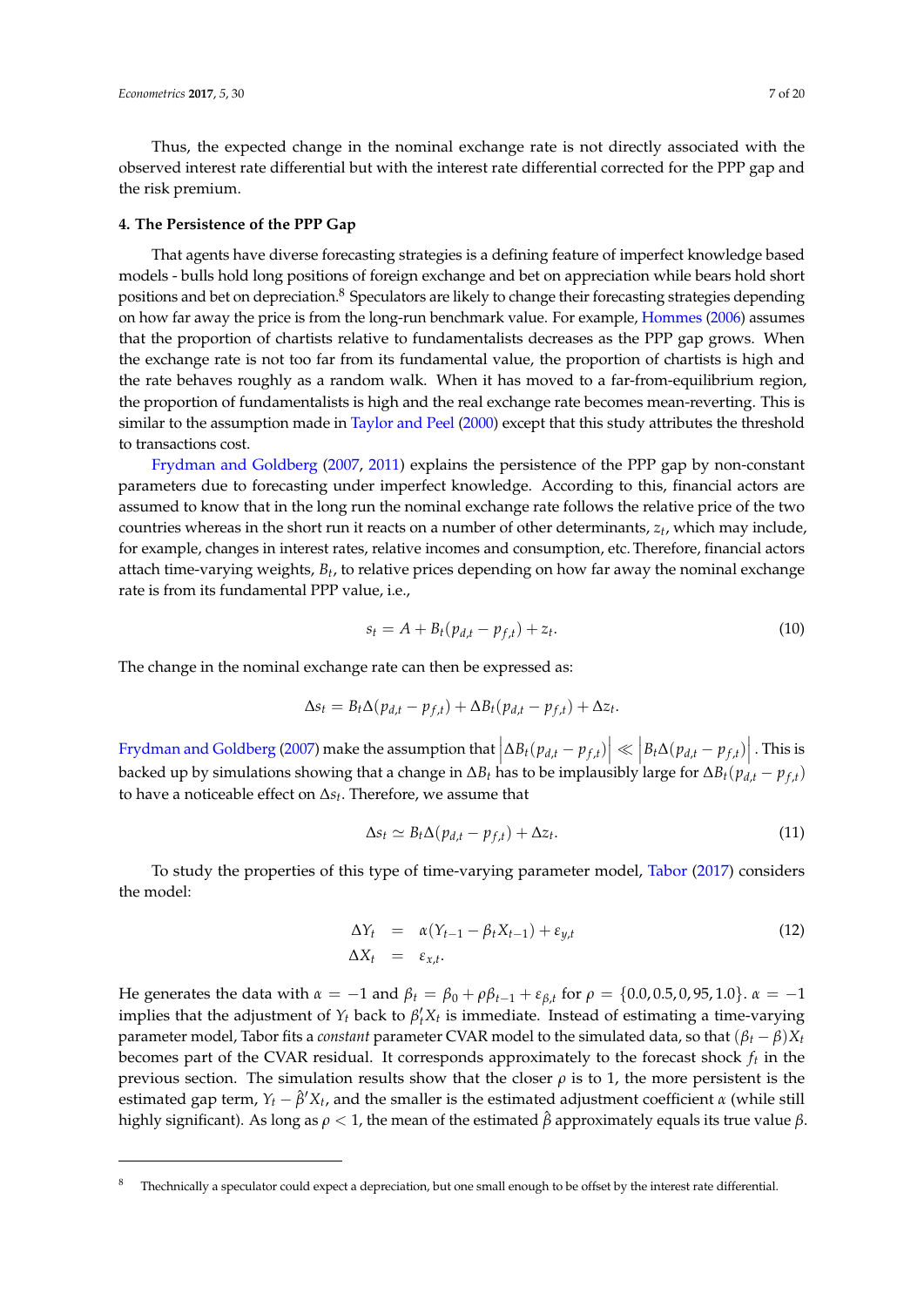Thus, the pronounced persistence that often characterizes constant-parameter asset price models can potentially be a result of time-varying coefficients due to forecasting under imperfect knowledge.

Assume now that agents are forecasting the change in the nominal exchange rate by using [\(11\)](#page-6-1), i.e., by relating ∆*s<sup>t</sup>* to relative inflation rates with a time-varying coefficient *β<sup>t</sup>* ,

$$
\Delta s_t = \beta_t \Delta (p_d - p_f)_t + \varepsilon_{s,t}, \qquad (13)
$$

where  $\beta_t = \beta_0 + \rho \beta_{t-1} + \varepsilon_{\beta,t}$  and  $E(\beta_t) = (\beta_0/1 - \rho) = 1$ . If  $\rho$  is close, but not equal to one, the Tabor *results imply that*  $\Delta s_t - \Delta (p_d - p_f)_t = \Delta q_t$  *is likely to be a persistent near I*(1) process and, hence, that *q*<sup>*t*</sup> is a *near I*(2) process.

The *near I*(2) approximation is useful as it allows for a linear VAR representation and, hence, can make use of a vast econometric literature on estimation and testing. Another option is to use a non-linear adjustment model, for example proposed by [Bec and Rahbek](#page-18-13) [\(2004\)](#page-18-13).

#### <span id="page-7-0"></span>**5. Associating Expectations with Observables in an Imperfect Knowledge Based Model**

The first step of a theory-consistent CVAR scenario is to formulate a consistent description of the time series properties of the data given some basic assumptions of agents' expectations formation. In the foreign currency market, expectations are primarily feeding into the model through the UA-UIP condition [\(9\)](#page-5-1). It states that the expected change in the nominal exchange rate is given by the interest rate differential corrected for an uncertainty and a risk premium. As mentioned above, the risk premium is assumed to be associated with short-term changes in the market such as realized volatilities and changes in the main determinants. The former may be assumed stationary whereas the latter may be empirically *near I*(1). The uncertainty premium is assumed to be associated with a persistent gap effect considered to be *near I*(2) in accordance with the findings in [Johansen et al.](#page-18-14) [\(2010\)](#page-18-14) and [Juselius and Assenmacher](#page-19-13) [\(2017\)](#page-19-13). As explained above, the PPP gap effect is likely to be *near I*(2) when the forecast shock of  $\Delta s_t$  is  $f_t = \Delta s_t - \beta_t \Delta (p_{d,t} - p_{f,t})$  with  $\bar{\beta}_t = 1$ . Imperfect knowledge economics would predict that  $\beta_t \approx 0$  in the close neighborhood of parity, close to 1 in the far-from-parity region, and between 0 and 1 in the intermediate cases.

If interest rate differentials are affected by a risk and an uncertainty premium, then so are the individual interest rates:

<span id="page-7-1"></span>
$$
i_{j,t} = i_{j,t-1} + \Delta u p_{j,t} + \Delta r p_{j,t} + \varepsilon_{j,t} \qquad j = d, f \qquad (14)
$$

where *εj*,*<sup>t</sup>* is a white noise process. The persistency of a *near I*(2) uncertainty premium will always dominate the persistency of a stationary or *near I*(1) risk premium. For notational simplicity, the latter will be part of the error term  $\varepsilon_{j,t}$ .

The change in the uncertainty premium, ∆*up<sup>t</sup>* , is assumed to follow a persistent *AR*(1) process:

<span id="page-7-2"></span>
$$
\Delta u p_{j,t} = \rho_j \Delta u p_{j,t-1} + \varepsilon_{up,j,t}, \text{ and } \varepsilon_{up,j,t} \sim Nii d(0, \sigma_{\varepsilon_{up,j}}^2) \qquad j = d, f. \tag{15}
$$

The autoregressive coefficient *ρj*,*<sup>t</sup>* is considered to be approximately 1.0 in periods when the real exchange rate is in the neighborhood of its long-run benchmark value and  $\ll 1.0$  when it is far away from this value. Since the periods when  $\rho_{it} \ll 1.0$  are likely to be short compared to the ones when  $\rho_{j,t} \approx 1.0$ , the average  $\bar{\rho}_j$  is likely to be close to  $1.0$  so that

$$
\Delta u p_{j,t} = \sum_{i=1}^t \bar{\rho}_j^{t-i} \varepsilon_{up,j,i} + \bar{\rho}_j^t \Delta u p_0
$$

is a near *I*(1) process. Integrating [\(14\)](#page-7-1) over *t* gives: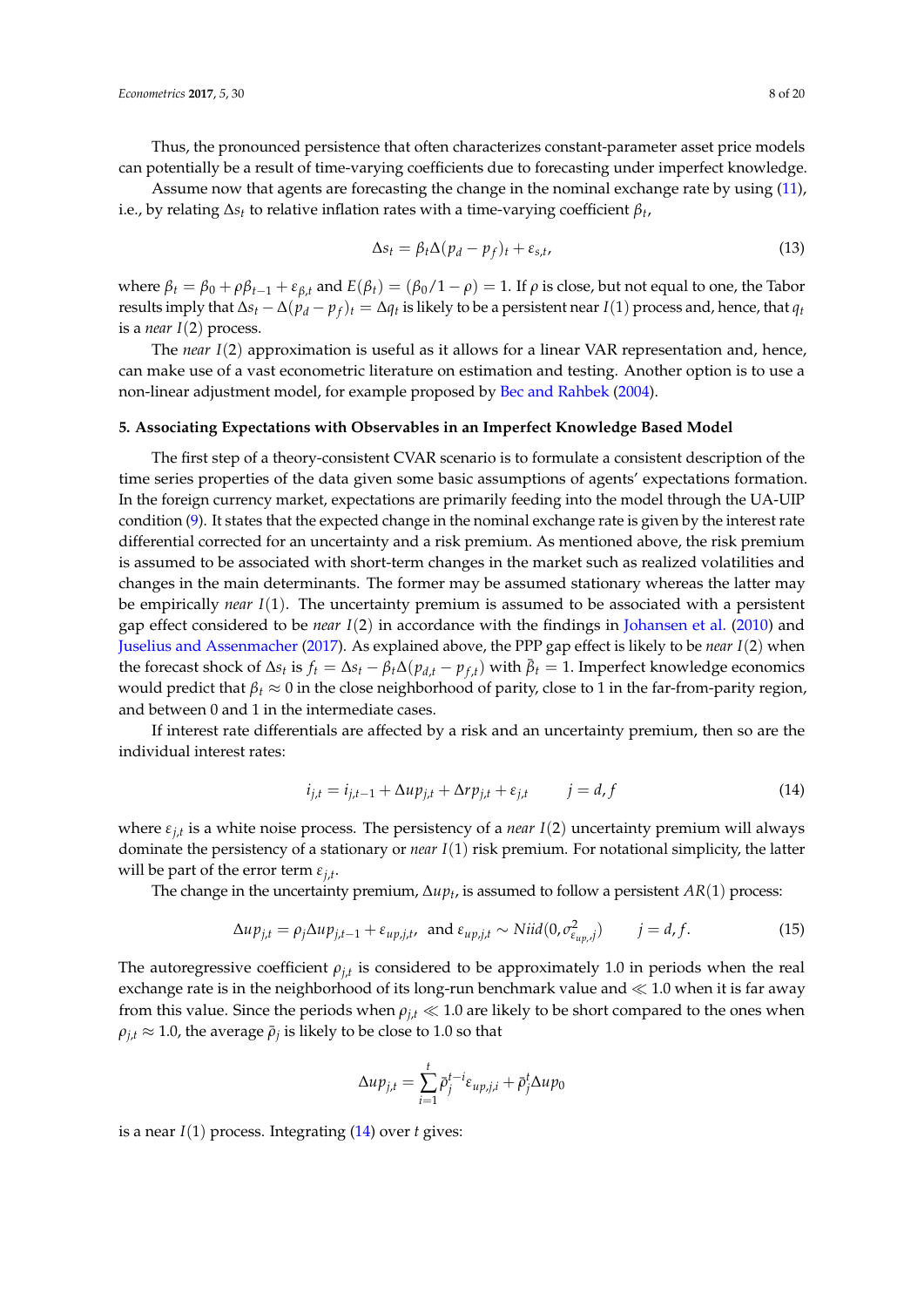<span id="page-8-0"></span>
$$
i_{j,t} = i_{j,0} + \sum_{i=1}^{t} \varepsilon_{j,i} + \sum_{i=1}^{t} \Delta u p_{j,i},
$$
  
=  $i_{j,0} + \sum_{i=1}^{t} \varepsilon_{j,i} + u p_{j,t}, \qquad j = d, f$  (16)

where

$$
u p_{j,t} = \sum_{s=1}^t \sum_{i=1}^s \bar{p}_j^{s-i} \varepsilon_{up,j,i} + \bar{p}_j \Delta u p_0 \sum_{i=1}^t \bar{p}_j^i + u p_{j,0}.
$$

Thus given [\(15\)](#page-7-2), *upj*,*<sup>t</sup>* is *near I*(2) and so are nominal interest rates. Note, however, that the shocks to the uncertainty premium, while persistent, are likely to be tiny compared to the interest rate shocks, capturing the empirical fact that the variance of the process is usually much larger than the variance of the drift term (for a more detailed discussion, see [Juselius](#page-19-7) [\(2014\)](#page-19-7)). The process [\(16\)](#page-8-0) is consistent with persistent swings of shorter and longer durations typical of observed interest rates. The interest rate differential can be expressed as:

<span id="page-8-4"></span>
$$
(i_{d,t} - i_{f,t}) = (i_{d,0} - i_{f,0}) + up_t + \sum_{i=1}^t (\varepsilon_{d,i} - \varepsilon_{f,i}).
$$
\n(17)

where  $up_t = up_{d,t} - up_{f,t}$ . The term  $\sum_{i=1}^t (\varepsilon_{d,i} - \varepsilon_{f,i})$  implies a first order stochastic trend in the interest rate differential, unless  $\sum_{i=1}^t \varepsilon_{d,i} = \sum_{i=1}^t \varepsilon_{f,i}$ , which would be highly unlikely in an imperfect knowledge world. As the uncertainty premium,  $up_{j,t}$ , is assumed to be near  $I(2)$ , the differential  $up_t$  is also near *I*(2), unless  $up_{d,i} - up_{f,i} = 0$ . Equality would, however, imply no uncertainty premium in the foreign currency market, which again violates the imperfect knowledge assumption $^9$ .

Approximating *up<sup>t</sup>* with a fraction, *φ*, of the PPP gap gives:

<span id="page-8-5"></span>
$$
(i_{d,t} - i_{f,t}) - \phi(p_{d,t} - p_{f,t} - s_t) = (i_{d,0} - i_{f,0}) + \sum_{i=1}^t (\varepsilon_{d,i} - \varepsilon_{f,i}),
$$
\n(18)

showing that the interest rate differential corrected for the uncertainty premium is *I*(1).

The Fisher parity defines the real interest rate as  $r_{j,t}=i_{j,t}-\Delta p_{j,t+1|t}^e$ . Using  $\Delta p_{j,t+1|t}^e=\Delta p_{j,t}+f_{p_j,t}$ we get

<span id="page-8-1"></span>
$$
r_{j,t} = i_{j,t} - \Delta p_{j,t} - f_{p_j,t}, \qquad j = d, f \tag{19}
$$

Alternatively, [\(19\)](#page-8-1) can be expressed for the inflation rate:

<span id="page-8-2"></span>
$$
\Delta p_{j,t} = i_{j,t} - r_{j,t} + f_{p_j,t}, \qquad j = d, f. \tag{20}
$$

Inserting  $(16)$  in  $(20)$  gives:

<span id="page-8-3"></span>
$$
\Delta p_{j,t} = i_{j,0} + \sum_{s=1}^{t} \varepsilon_{j,s} + u p_{j,t} - r_{j,t} + f_{p_j,t} \qquad j = d, f.
$$
 (21)

It appears that the inflation rate would be near  $I(2)$  (which is implausible) unless  $r_{j,t}$  and  $u p_t$  cointegrate. Goods prices are generally determined by demand and supply in competitive international goods markets and only exceptionally affected by speculation. If nominal interest rates exhibit persistent swings but consumer price inflation does not, then the real interest rate will also exhibit persistent swings. Thus, the uncertainty premium should affect nominal interest rates, but not the price of goods, implying that  $up_t$  is part of  $r_{j,t}$  rather than the inflation rate. In this case the real interest rate is *near*  $I(2)$ 

<sup>&</sup>lt;sup>9</sup> [Brunnermaier et al.](#page-18-15) [\(2008\)](#page-18-15) discuss a "rational expectations" model for carry trade where agents demand a premium because of their risk preferences. Under this assumption  $u p_t \neq 0$  in spite of perfect information.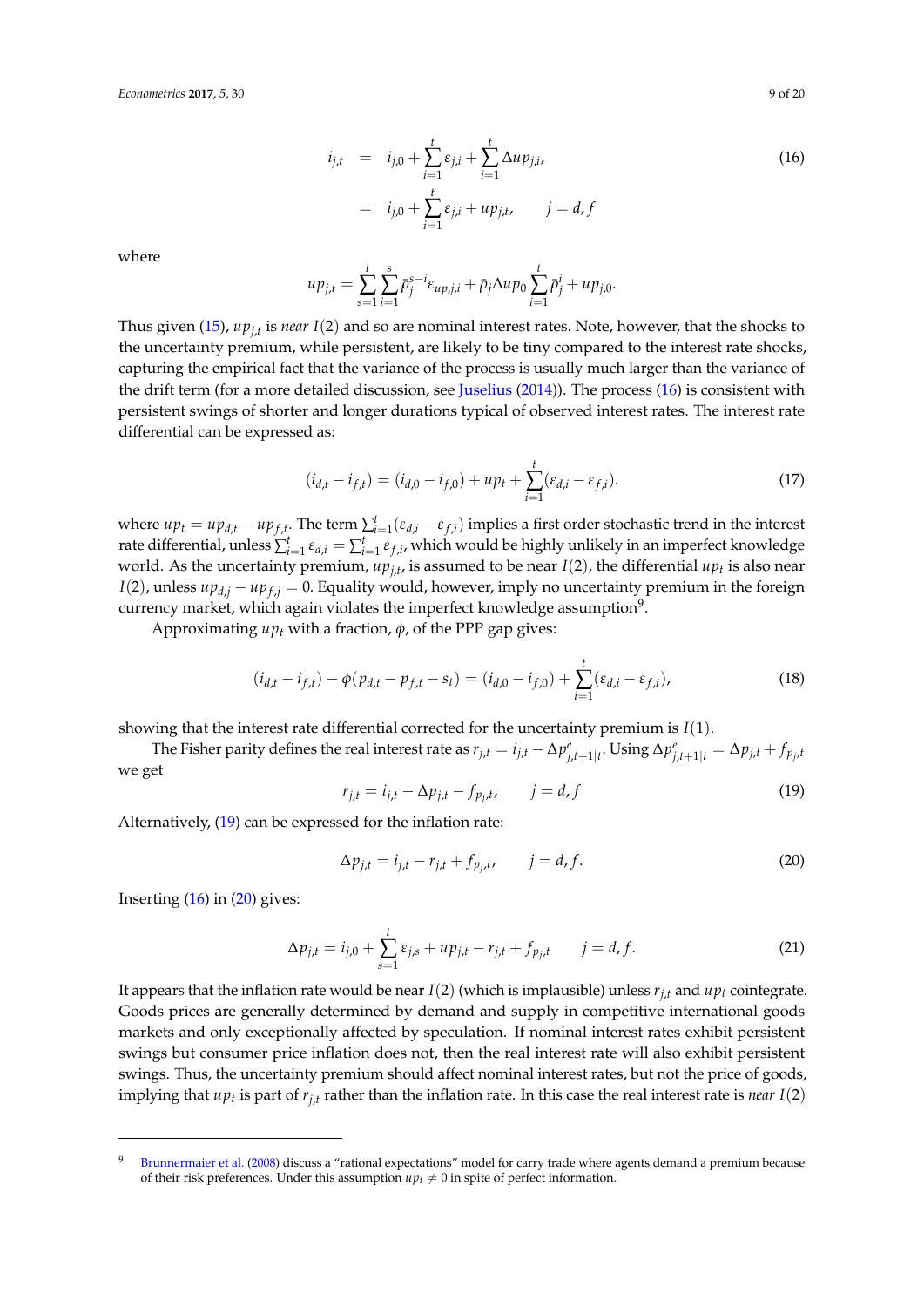but, because it cointegrates with the uncertainty premium from *near I*(2) to *I*(0), i.e., *upj*,*<sup>t</sup>* − *rj*,*<sup>t</sup>* is *I*(0) in [\(1\)](#page-2-2), the inflation rate is *I*(1). This implies a delinking of the inflation rate and the nominal interest rate as a stationary Fisher parity relationship as predicted by [Frydman and Goldberg](#page-18-1) [\(2007\)](#page-18-1) and shown in [Frydman et al.](#page-18-3) [\(2008\)](#page-18-3).

Integrating [\(21\)](#page-8-3) over *t* gives an expression for prices:

<span id="page-9-3"></span>
$$
p_{j,t} = i_{j,0} \times t + \sum_{s=1}^{t} \sum_{i=1}^{s} \varepsilon_{j,i} + \sum_{i=1}^{t} f_{p_j,i} + p_{j,0}, \qquad j = d, f
$$
 (22)

showing that prices are *I*(2) around a linear trend.

The inflation spread between the two countries can be expressed as

<span id="page-9-0"></span>
$$
(\Delta p_{d,t} - \Delta p_{f,t}) = (i_{d,0} - i_{f,0}) + \sum_{s=1}^{t} (\varepsilon_{d,s} - \varepsilon_{f,s}) + (f_{p_d,t} - f_{p_f,t}),
$$
\n(23)

showing that the inflation spread is *I*(1). Integrating [\(23\)](#page-9-0) over *t* gives an expression for the relative price:

<span id="page-9-1"></span>
$$
p_{d,t} - p_{f,t} = p_{d,0} - p_{f,0} + (i_{d,0} - i_{f,0})t + \sum_{s=1}^{t} \sum_{i=1}^{s} (\varepsilon_{d,i} - \varepsilon_{f,i}) + \sum_{i=1}^{t} (f_{p_{d},i} - f_{p_{f},i}),
$$
(24)

showing that the relative price is *I*(2) with a linear trend.

An expression for the change in nominal exchange rates can be found from the uncertainty adjusted UIP:

$$
\Delta s_t = (i_d - i_f)_{t-1} - u p_{t-1}.
$$
\n(25)

Inserting the expression for  $(i_d - i_f)_t$  from [\(17\)](#page-8-4) gives:

$$
\Delta s_t = (i_{d,0} - i_{f,0}) + \sum_{i=1}^{t-1} (\varepsilon_{d,i} - \varepsilon_{f,i}) + up_t - up_{t-1},
$$
  

$$
= (i_{d,0} - i_{f,0}) + \sum_{i=1}^{t-1} (\varepsilon_{d,i} - \varepsilon_{f,i}) + \Delta up_t
$$

Summing over *t* gives an expression for the nominal exchange rate:

<span id="page-9-2"></span>
$$
s_t = s_0 + (i_{d,0} - i_{f,0})t + \sum_{s=1}^{t-1} \sum_{i=1}^s (\varepsilon_{d,i} - \varepsilon_{f,i}) + up_t.
$$
 (26)

Thus, the nominal exchange rate contains a local linear trend originating from the initial value of the interest rate differential, an *I*(2) trend describing the stochastic trend in the relative price and a *near I*(2) trend describing the long swings due to the uncertainty premium.

An expression for the real exchange rate can now be obtained by subtracting [\(24\)](#page-9-1) from [\(26\)](#page-9-2):

<span id="page-9-4"></span>
$$
s_t - p_{d,t} + p_{f,t} = (s_0 - p_{d,0} - p_{f,0}) - (\varepsilon_{d,t} - \varepsilon_{f,t}) + up_t - \sum_{i=1}^t (f_{p_{d,i}} - f_{p_{f,i}}),
$$
(27)

showing that the real exchange rate is a *near I*(2) process due to the uncertainty premium. Thus, under imperfect knowledge both the nominal and the real exchange rate will show a tendency to move in similar long swings. Figure [1](#page-1-0) illustrates that this has been the case for Germany and the USA in the post-Bretton Woods, pre-EMU period.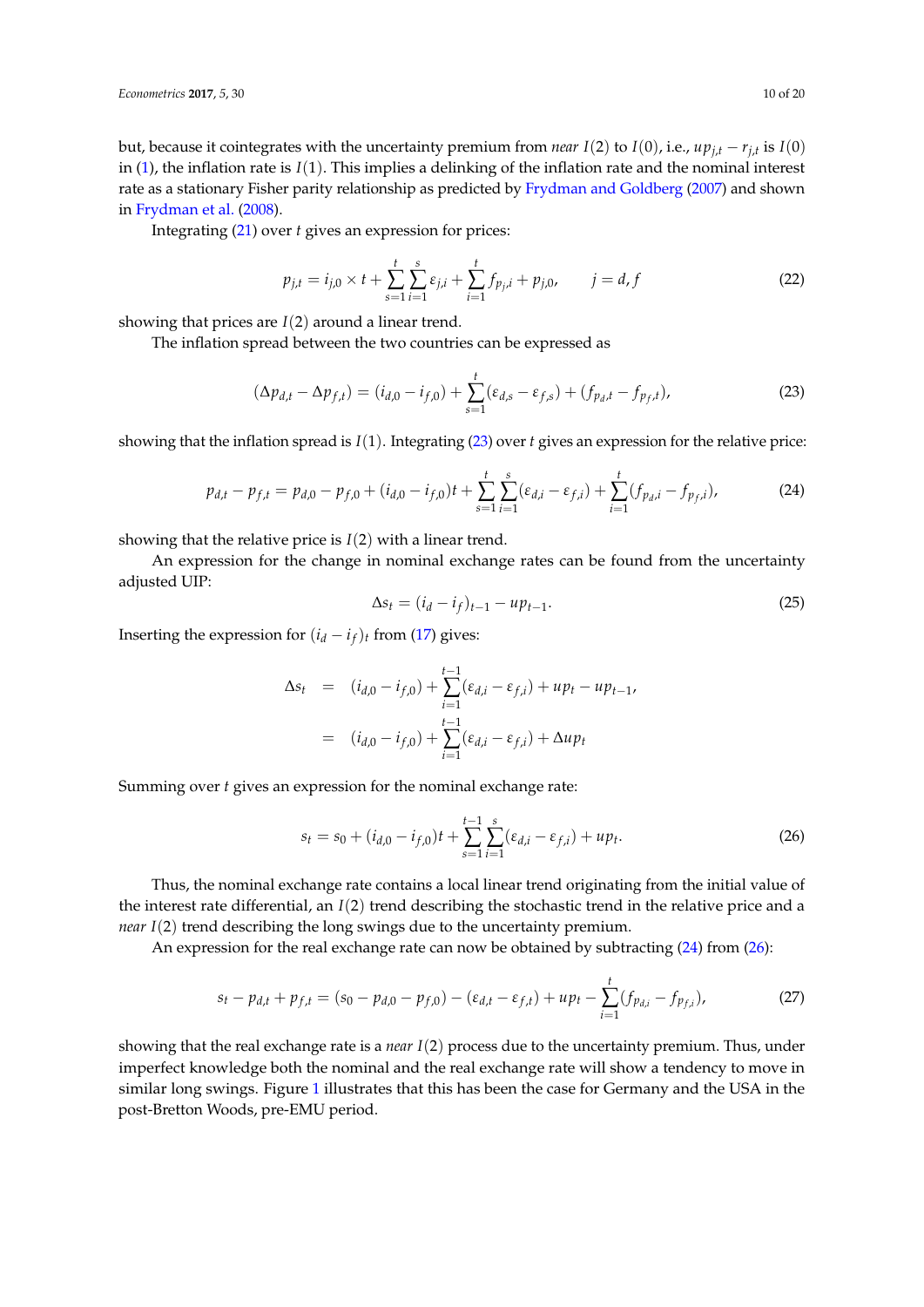Finally, inserting the expression for [\(23\)](#page-9-0) in [\(18\)](#page-8-5) gives:

<span id="page-10-1"></span>
$$
\underbrace{\frac{(i_{d,t} - i_{f,t})}{near \, I(2)} - \phi(p_{d,t} - p_{f,t} - s_t)}_{near \, I(2)} - \underbrace{\frac{(\Delta p_{d,t} - \Delta p_{f,t})}{near \, I(1)}}_{near \, I(1)} = \underbrace{\frac{(f_{p_{d,t}} - f_{p_{d,t}})}{I(0)}}_{I(0)},
$$
\n(28)

showing that the real interest rate differential cointegrates with the PPP gap to a stationary relation as deduced in [Frydman and Goldberg](#page-18-1)  $(2007)$ .<sup>10</sup> While the real exchange rate is inherently persistent as discussed in Section [4,](#page-6-0) the degree of persistence may vary over different sample periods. It may sometimes be very close to  $I(2)$ , sometimes more like a persistent  $I(1)$  process. Whatever the case, the persistency profile of the real exchange rate, the interest rate and the inflation rate differentials should be one degree higher in an imperfect knowledge economy compared to a "rational expectations" economy.

Thus, imperfect knowledge predicts that both exchange rates and interest rates in nominal and real values are integrated of the same order and that the Fisher parity does not hold as a stationary condition.

## <span id="page-10-0"></span>**6. A Theory-Consistent CVAR Scenario for Imperfect Knowledge**

The first step in a scenario describes how the underlying stochastic trends are assumed to load into the data provided the theory model is empirically correct. The results of the previous section showed that the data vector  $x_t = [p_{d,t}, p_{f,t}, s_t, i_{d,t}, i_{f,t}]$  should be integrated of order two and be affected by two stochastic trends, one originating from twice cumulated interest rate shocks,  $\sum_{s=1}^{t} \sum_{i=1}^{s} \varepsilon_{j,i}$ and the other from the uncertainty premium being *near I*(2). Two stochastic *I*(2) trends that load into five variables implies three relations which are cointegrated  $CI(2,1)^{11}$ . These relations can be decomposed into  $r$  relations,  $\beta' x_t$ , that can become stationary by adding a linear combination of the growth rates,  $d' \Delta x_t$ , and  $s_1$  linear combinations  $\beta'_{\perp 1} x_t$  which can only become stationary by differencing. Thus, stationarity can be achieved by  $r$  polynomially cointegrated relations  $(\beta' x_t + d' \Delta x_t) \sim I(0)$  and  $s_1$ medium-run relations among the differences  $\beta'_{\perp 1} \Delta x_t$ . For a more detailed exposition see, for example, [\(Juselius](#page-18-7) [2006,](#page-18-7) chp. 17).

The three  $CI(2, 1)$  relations are consistent with different choices of *r* and  $s<sub>1</sub>$  as long as  $r + s_1 = p - s_2 = 3$  where  $s_2$  is the number of *I*(2) trends. Theoretically, [\(18\)](#page-8-5) predicts that  $(i_{d,t} - i_{f,t})$  and  $(s_t - p_{d,t} + p_{f,t})$  are cointegrated  $CI(2,1)$  and [\(28\)](#page-10-1) that  $(i_{d,t} - i_{f,t})$ ,  $(s_t - p_{d,t} + p_{f,t})$ and  $(\Delta p_{d,t} + \Delta p_{f,t})$  are cointegrated  $CI(2, 2)$ , so  $\{3 \ge r \ge 1\}$ . The following two cases satisfy this condition:  $\{r = 2, s_1 = 1, s_2 = 2\}$ , and  $\{r = 3, s_1 = 0, s_2 = 2\}$ . [Juselius](#page-19-6) [\(2017\)](#page-19-6) finds that the trace test supports  $\{r = 2, s_1 = 1, s_2 = 2\}$  and the scenario will be formulated for this case. The pushing force of this scenario comprises three autonomous shocks,  $u_{1,t}$ ,  $u_{2,t}$  and  $u_{3,t}$ , two of which cumulate twice to produce the two *I*(2) trends, while the third shock cumulates only once to produce an *I*(1) trend. The pulling force consists of two polynomially cointegrated relations and one medium-run relation between growth rates.

Based on the derivations in the previous section, it is possible to impose testable restrictions on some of the coefficients in the scenario. For example, relation [\(22\)](#page-9-3) assumes that the uncertainty premium does not affect goods prices so that  $(c_{21}, c_{22}) = 0$ . Relation [\(27\)](#page-9-4) assumes that the long-run stochastic trend in relative prices and nominal exchange rate,  $\sum_{i=1}^{t-1}\sum_{s=1}^{i}(\varepsilon_{d,s}-\varepsilon_{f,s})$ , cancels in  $(p_d - p_f - s)$ , so that  $(c_{11} - c_{12}) = c_{13}$ . Relation [\(16\)](#page-8-0) assumes that the relative price trend does not load into the two interest rates, so that  $(c_{14} = c_{15} = 0)$ . Based on these restrictions, the imperfect knowledge scenario is formulated as:

<sup>&</sup>lt;sup>10</sup> Because a risk premium was left out from  $(14)$ , short-term changes of other important variables are therefore absent in  $(28)$ .

<sup>&</sup>lt;sup>11</sup> That  $\beta'$ *x<sub>t</sub>* is *CI*(2, 1) means that cointegration takes the vector process *x<sub>t</sub>* ∼ *I*(2) down to *I*(1), i.e., the order of integration 1 step down. If  $\beta' x_t$  is  $CI(2,2)$ , then cointegration takes the  $I(2)$  process down to stationarity.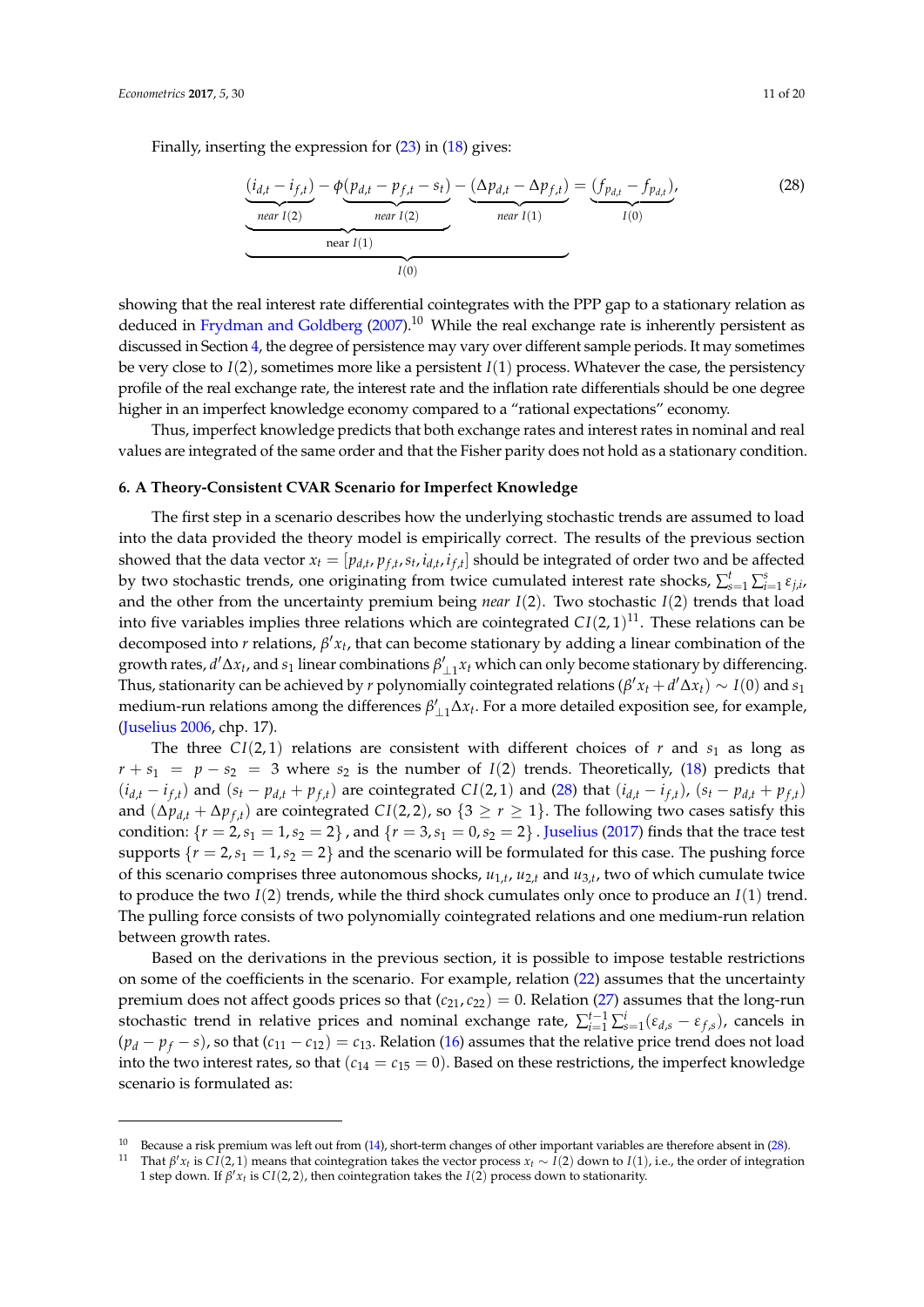<span id="page-11-1"></span>
$$
\begin{bmatrix} p_d \\ p_f \\ s \\ i_d \\ i_f \end{bmatrix} = \begin{bmatrix} c_{11} & 0 \\ c_{12} & 0 \\ c_{11} - c_{12} & c_{23} \\ 0 & c_{24} \\ 0 & c_{25} \end{bmatrix} \begin{bmatrix} \Sigma \Sigma u_1 \\ \Sigma \Sigma u_2 \end{bmatrix} + \begin{bmatrix} b_{11} & b_{21} & b_{31} \\ b_{12} & b_{22} & b_{32} \\ b_{13} & b_{23} & b_{33} \\ b_{14} & b_{24} & b_{34} \\ b_{15} & b_{25} & b_{35} \end{bmatrix} \begin{bmatrix} \Sigma u_1 \\ \Sigma u_2 \\ \Sigma u_3 \end{bmatrix} + Z_t, \quad (29)
$$

where  $u_1$  is a relative price shock and  $u_2$  $u_2$  a shock to the uncertainty premium. Section 2 noted that a risk premium is likely to be near *I*(1) and thus able to generate an additional trend in the data. Tentatively  $u_3$  is therefore considered a shock to the risk premium and Σ $u_3$  to be a medium-run trend originating from such shocks. Consistent with the derivations in the previous section all variables are assumed to be  $I(2)$ . Since the two prices and the exchange rate share two stochastic  $I(2)$  trends, there exists just one relation,  $(p_d - w_1 p_f - w_2 s)$  ∼  $I(1)$  with  $(w_1, w_2) \neq 1$ .

The following three  $CI(2, 1)$  cointegration relations follow from  $(29)$ :

- 1.  $\left\{ (p_d p_f s) a_1(i_d i_f) \gamma_1 t \right\} \sim I(1)$  if  $c_{23} + a_1(c_{24} c_{25}) = 0$ 2.  $(i_d - a_2 p_d - a_3 s - \gamma_2 t) \sim I(1)$ , if  $c_{24} - a_3 c_{23} = 0$  and  $a_2 c_{11} + a_3 (c_{11} - c_{12}) = 0$
- 3.  $(i_f a_4 p_f a_5 s \gamma_3 t) \sim I(1)$ , if  $c_{25} a_5 c_{23} = 0$  and  $a_4 c_{12} + a_5 (c_{11} c_{21}) = 0$

The first relation corresponds to [\(18\)](#page-8-5), whereas the two remaining relations, while not explicitly discussed above, are consistent with the theoretical model set-up. The next section will demonstrate that they are also empirically relevant. Note also that the inclusion of a linear trend in the relation means that trend-adjusted price/nominal exchange rate rather than the price itself is the relevant measure. Any linear combination of the three relations are of course also *C I*(2, 1).

The case  $(r = 2, s_1 = 1, s_2 = 2)$  implies two multicointegrating relations,  $\beta' x_t + d\Delta x_t$ , and one medium-run relation between the differences, *β*⊥,1∆*x<sup>t</sup>* . To obtain stationarity, two of the *C I*(2, 1) relations need to be combined with growth rates in a way that cancels the *I*(1) trends. As an illustration, the scenario restrictions consistent with stationarity are given below for the first polynomially cointegrated relation given by [\(28\)](#page-10-1). The scenario restrictions on the remaining two relations can be similarly derived.

1.  $\left\{ ppp - a_1(i_d - i_f) - a_6(\Delta p_d - \Delta p_f) - \gamma_1 t \right\} \sim I(0)$ , if  $c_{23} + a_1(c_{24} - c_{25}) = 0$ ,  $\{(b_{11} - b_{12} - b_{13}) - a_1(b_{14} - b_{15}) - a_6c_{11}\} = 0,$  ${(b_{21} - b_{22} - b_{23}) - a_1(b_{24} - b_{25}) + a_6c_{21}} = 0$ , and  $\{(b_{31}-b_{32}-b_{33})+a_6(b_{34}-b_{35})\}=0$ 

2.  $(i_d - a_2 p_d - a_3 s - a_7 \Delta p_d - \gamma_2 t) \sim I(0),$ 

and one medium-run relation,  $\beta'_{\perp 1} \Delta x_t$ :

1. 
$$
(\Delta p_d + d_1 \Delta p_f + d_2 \Delta s + d_3 \Delta i_f) \sim I(0).
$$

Note that linear combinations of the proposed stationary relations are, of course, also stationary.

## <span id="page-11-0"></span>**7. The Empirical Specification of the** *CVAR* **Model**

The empirical analysis is based on German-US data for the post-Bretton Woods, pre-EMU period $^{12}$ . The sample starts in 1975:8 and ends in 1998:12 when the Deutshemark was replaced by the Euro. The empirical VAR corresponds to the one in [Juselius](#page-19-6) [\(2017\)](#page-19-6) and has two lags and contains a few dummy variables, *D<sup>t</sup>* :

<sup>12</sup> All estimates are based on a recent Beta version of CATS 3 in OxMetrics [Doornik and Juselius](#page-18-16) [\(2017\)](#page-18-16).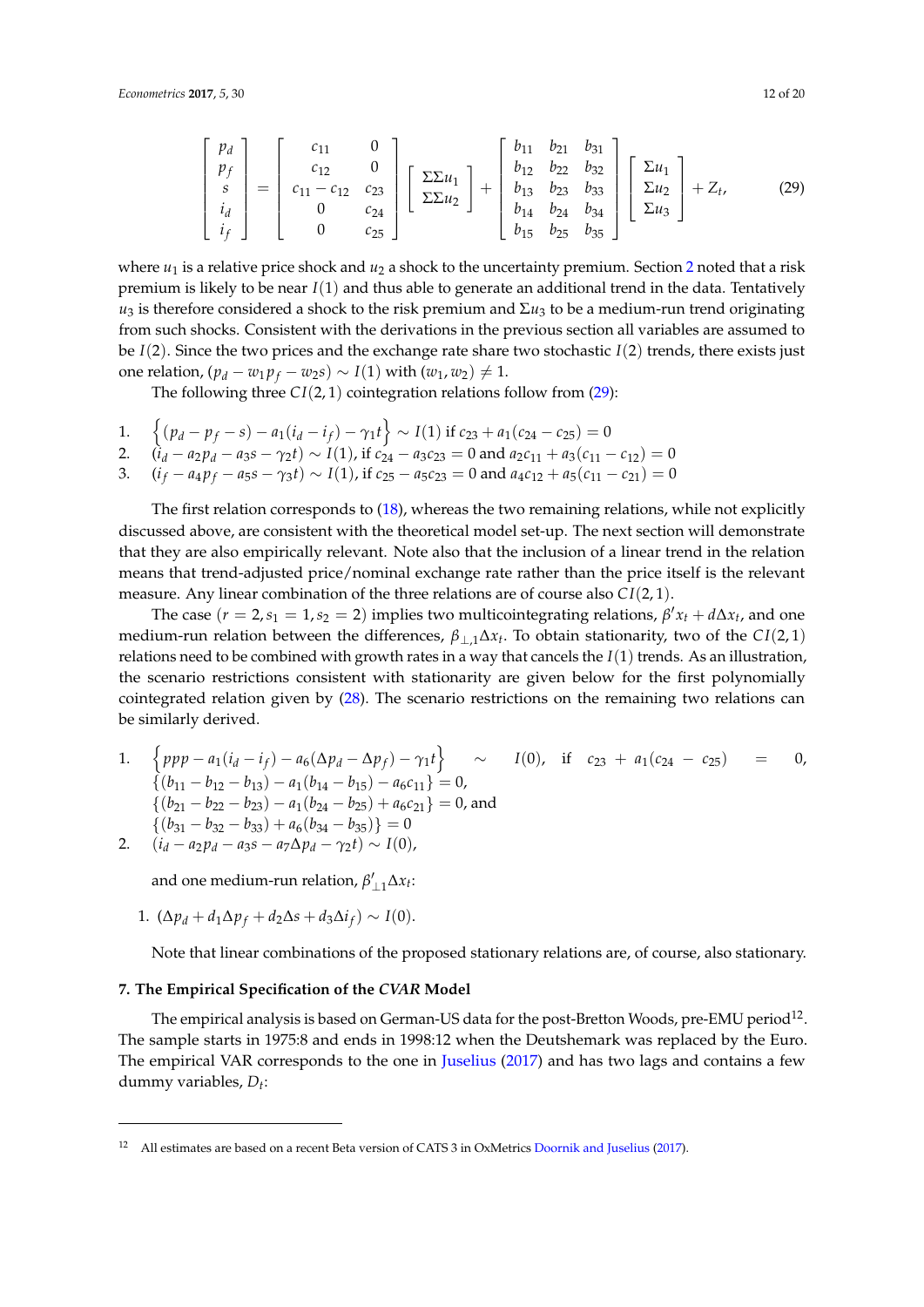<span id="page-12-1"></span>
$$
\Delta^{2} x_{t} = \Gamma \Delta x_{t-1} + \Pi x_{t-1} + \mu_{0} + \mu_{01} D s_{91.1,t} + \mu_{1} t + \mu_{1} t_{91.1}
$$
\n
$$
+ \phi_{1} D_{tax,t} + \phi_{2} D p_{86.2,t} + \phi_{3} D p_{91.2,t} + \varepsilon_{t},
$$
\n(30)

where  $x_t = [p_{d,t}, p_{f,t}, s_t, i_{d,t}, i_{f,t}]$  and  $p_t$  stands for CPI prices,  $s_t$  for the Dmk/dollar exchange rate, *i<sup>t</sup>* for 10 year bond rates, a subscript *d* for Germany and a subscript *f* for the USA, *t* is a linear trend starting in 1975:3,  $t_{91:1,t}$  allows the linear trend to have a different slope from 1991:1 onwards<sup>13</sup>, and *Ds*91:1,*<sup>t</sup>* is a step dummy also starting in 1991:1, controlling for the reunification of East and West Germany. *Dtax*,*<sup>t</sup>* is an impulse dummy accounting for three different excise taxes introduced to pay for the German reunification, *D* $p_{86.2}$  is controlling for a large shock to the US price and bond rate in connection with the Plaza Accord, and *Dp*91.2 accounts for a large shock to the exchange rate after the reunification.

The hypothesis that  $x_t$  is  $I(1)$  is formulated as a reduced rank hypothesis,  $\Pi = \alpha \beta'$ , where  $\alpha$ is  $p \times r$  and  $\beta$  is  $p_1 \times r$  with  $p_1 = p + 2$  (*p* variables + 2 deterministic trends) The hypothesis that *x*<sub>*t*</sub> is *I*(2) is formulated as an additional reduced rank hypothesis,  $α'_{\perp}$  Γ $β_{\perp} = ξη'$ , where  $ξ, η$  are  $(p - r) \times s_1$  and  $\alpha_\perp, \beta_\perp$  are the orthogonal complements of  $\alpha, \beta$  respectively [\(Johansen](#page-18-17) [1992,](#page-18-17) [1995\)](#page-18-18). The first reduced rank condition is associated with the levels of the variables and the second with the differenced variables. The intuition is that the differenced process also contains unit roots when data are *I*(2). [Juselius](#page-19-6) [\(2017\)](#page-19-6) finds that the maximum likelihood trace test [\(Nielsen and Rahbek](#page-19-14) [2007\)](#page-19-14) supports the case  $\{r = 2, s_1 = 1, s_2 = 2\}.$ 

Since the *I*(2) condition is formulated as a reduced rank on the transformed **Γ** matrix, the latter is no longer unrestricted as in the *I*(1) model. To circumvent this problem we use the following parameterization (see [Johansen](#page-18-19) [1997,](#page-18-19) [2006;](#page-18-20) [Doornik and Juselius](#page-18-16) [2017\)](#page-18-16):

<span id="page-12-2"></span>
$$
\Delta^{2}x_{t} = \alpha \left[ \begin{pmatrix} \beta \\ \beta_{01} \\ \beta_{0} \end{pmatrix}^{'} \begin{pmatrix} x_{t-1} \\ t_{91:1,t-1} \\ t-1 \end{pmatrix} + \begin{pmatrix} d \\ d_{01} \\ d_0 \end{pmatrix}^{'} \begin{pmatrix} \Delta x_{t-1} \\ D_{s91:1,t-1} \\ 1 \end{pmatrix} \right]
$$
  
+ $\zeta \left( \begin{pmatrix} \tau \\ \tau_{01} \\ \tau_{0} \end{pmatrix}^{'} \begin{pmatrix} \Delta x_{t-1} \\ D_{s91:1,t-1} \\ 1 \end{pmatrix} + \Phi_{1}D_{tax,t} + \Phi_{2}D_{ps6.2,t} + \phi_{3}D_{p91.2,t} + \varepsilon_{t},$   
 $t = 1975.09 - 1998.12$  (31)

where  $\tau = [\beta, \beta_{\perp 1}]$  and *d* is proportional to  $\tau_{\perp}$ . In [\(30\)](#page-12-1) an unrestricted constant (and step dummy) will cumulate twice to a quadratic trend, and a linear (broken) trend to a cubic trend. By specifying the broken trend to be restricted to the *β* part and the differenced broken trend to the *d* part of model [\(31\)](#page-12-2) these undesirable effects are avoided. For more details, see [Doornik](#page-18-21) [\(2017\)](#page-18-21), [Kongsted et al.](#page-19-15) [\(1999\)](#page-19-15), [\(Juselius](#page-18-7) [2006,](#page-18-7) chp. 17).

#### <span id="page-12-0"></span>**8. Testable Hypotheses on Integration and Cointegration**

Section [4](#page-6-0) found that all the five variables should be individually (*near) I*(2) under imperfect knowledge. The following testable hypotheses represent relevant linear combinations of the variables:

•  $(p_{d,t} - p_{f,t}) \sim$  *near*  $I(2)$ ,

• 
$$
s_t \sim
$$
 near  $I(2)$ ,

- $\bullet$  (*i*<sub>*d*,*t*</sub> − *i*<sub>*f*,*t*</sub>) ∼ *near I*(2),
- (*s<sup>t</sup>* − *p<sup>d</sup>* − *p<sup>f</sup>* )*<sup>t</sup>* ∼ *near I*(2),

The change in the slope of the trend could possibly be associated with a change in the financial position between the two countries as discussed in [Frydman and Goldberg](#page-18-1) [\(2007\)](#page-18-1).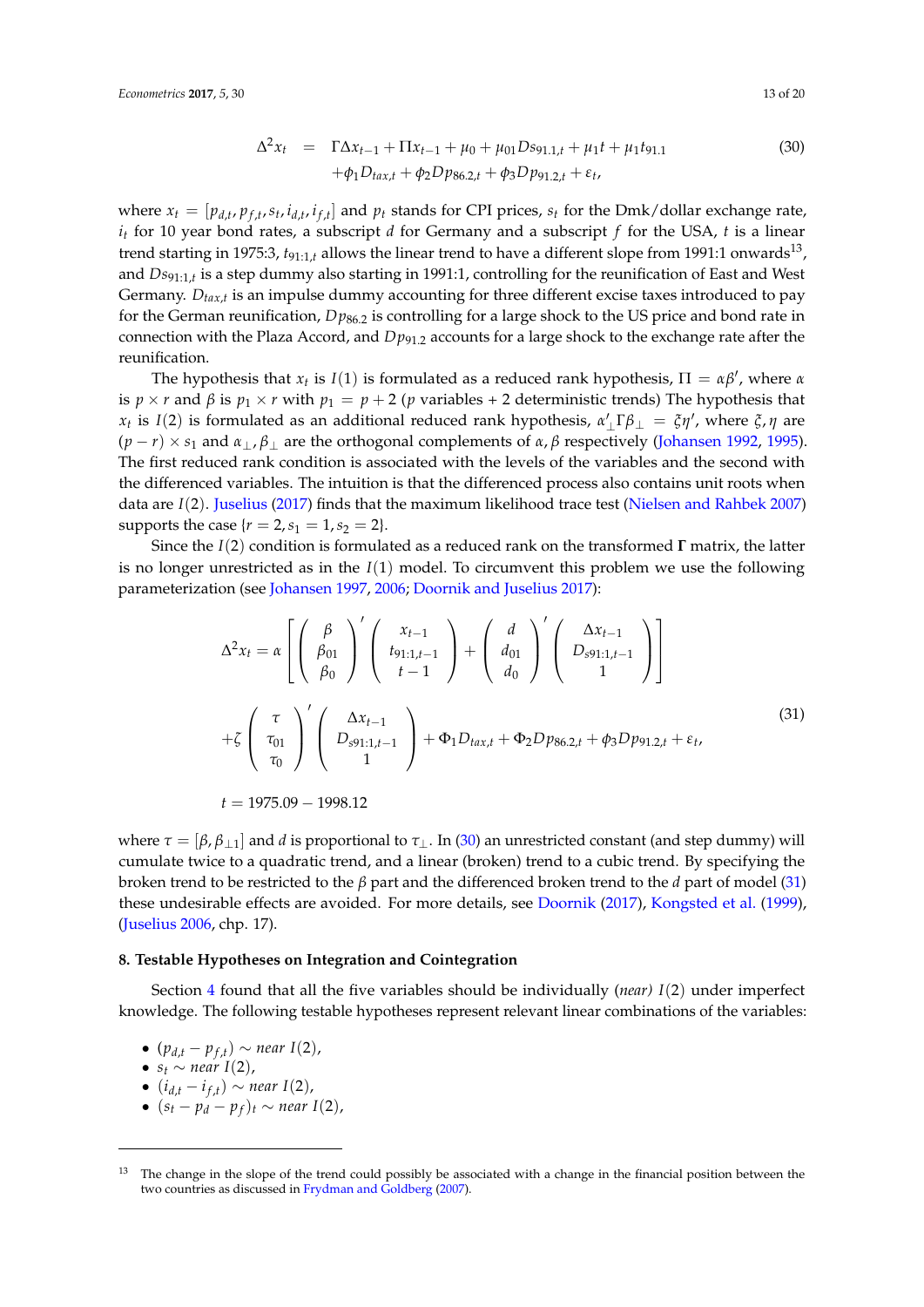The above hypotheses can be formulated as a known vector  $b_1$  in  $\tau$ , i.e.,  $\tau = (b_1, b_1 \bot \varphi)$  where  $b_1 \bot \varphi$ defines the remaining vectors to be in the orthogonal space of  $b_1$ .<sup>14</sup> For example  $b'_1 = [0, 0, 0, 1, 0, 0, 0]$ tests whether the German bond rate is a unit vector in  $\tau$ . If not rejected,  $b_{d,t}$  can be considered at most *I*(1), if rejected *I*(2). Note, however, that Section [4](#page-6-0) found that prices and the nominal exchange rate contain both deterministic and stochastic trends and the tests have to take this into account. For example,  $H_1' =$  $\sqrt{ }$ 1 0 0 0 0 0 0 0 0 0 0 0 0 1 # tests whether trend-adjusted German price is *I*(1). To allow for a deterministic trend is important as it would otherwise bias the tests towards a rejection of  $I(1)$ .

Table [1](#page-13-1) reports the test results. Except for the German bond rate, the results are supporting the imperfect knowledge hypothesis that all variables are *near I*(2). Even though, the *I*(1) hypothesis of the nominal and the real exchange rate is borderline acceptable, the low *p*-value is more in line with *near I*(2) than *I*(1). <sup>15</sup> That the German bond rate could be rejected as (*near*) *I*(2) with a *p*-value of 0.45 may indicate that the German bond rate was less affected by speculative movements than the US rate. Similar results have been found in [Juselius and Assenmacher](#page-19-13) [\(2017\)](#page-19-13). Hypothesis  $\mathcal{H}_9$  corresponds to [\(18\)](#page-8-5) and support the results in Section 4 that the PPP gap and the interest rate differential should cointegrate from  $I(2)$  to  $I(1)$ .

<span id="page-13-1"></span>

|                 |            | $p_d$ | $p_f$ | S | $b_1$         | b <sub>2</sub> | $t_{91}$ | t      | $\chi^2(v)$ | $p$ -Value |
|-----------------|------------|-------|-------|---|---------------|----------------|----------|--------|-------------|------------|
| $\mathcal{H}_1$ |            | 1     |       |   |               |                | $\ast$   | $\ast$ | 31.9(2)     | 0.00       |
| $\mathcal{H}_2$ | $\tau_{1}$ |       | 1     |   |               |                | $\ast$   | $\ast$ | 32.5(2)     | 0.00       |
| $\mathcal{H}_3$ | $\tau_1'$  | 1     |       |   |               |                | $\ast$   | $\ast$ | 24.7(2)     | 0.00       |
| $\mathcal{H}_4$ | $\tau_1'$  |       |       |   |               |                | $\ast$   | $\ast$ | 5.3(2)      | 0.07       |
| $\mathcal{H}_5$ | τ,         | 1     |       |   |               |                |          |        | 8.4(4)      | 0.07       |
| $\mathcal{H}_6$ | $\tau_{1}$ |       |       |   |               |                |          |        | 3.7(4)      | 0.45       |
| $\mathcal{H}_7$ | $\tau_1'$  |       |       |   |               |                |          |        | 12.6(4)     | 0.01       |
| $\mathcal{H}_8$ | $\tau_{1}$ |       |       |   |               | $-1$           |          |        | 12.4(4)     | 0.01       |
| Hg              | τ,         |       |       |   | $\mathfrak a$ | $-a$           |          |        | 3.0(5)      | 0.70       |

**Table 1.** Testing hypotheses of I(1) versus I(2).

## <span id="page-13-0"></span>**9. The Pulling Forces**

The long and persistent swings away from long-run equilibrium values visible in Figure [1](#page-1-0) suggest the presence of self-reinforcing feedback mechanisms in the system. Such behavior is likely to show up as a combination of equilibrium error increasing (positive feedback) and error correcting behavior (negative feedback) either in the adjustment of the two polynomially cointegrating relations,  $\alpha(\beta'x_t + d'\Delta x_t)$ , or in the adjustment to the changes in the *τ* relations,  $\zeta\tau'\Delta x_t$ . [Juselius and Assenmacher](#page-19-13) [\(2017\)](#page-19-13) argue that the adjustment dynamics in the *I*(2) model, given by *α* and *d*, can be interpreted as two levels of equilibrium correction: the *d* adjustment describing how the growth rates, ∆*x<sup>t</sup>* , adjust to the long-run equilibrium errors,  $β'x_t$  and the *α* adjustment describing how the acceleration rates,  $Δ^2x_t$ , adjust to the dynamic equilibrium relations,  $\beta' x_t + d' \Delta x_t$ . The interpretation of *d* as a medium-run adjustment is, however, conditional on  $\alpha \neq 0$ .

<sup>&</sup>lt;sup>14</sup> Note that in the  $I(1)$  model this type of hypothesis is testing whether a variable/relation is  $I(0)$ , whereas in the  $I(2)$  model whether it is *I*(1).

<sup>15</sup> [Juselius](#page-19-6) [\(2017\)](#page-19-6) shows that a standard rational expectations model is consistent with the real exchange rate behaving like an  $I(0)$  or possibly a near- $I(1)$  process.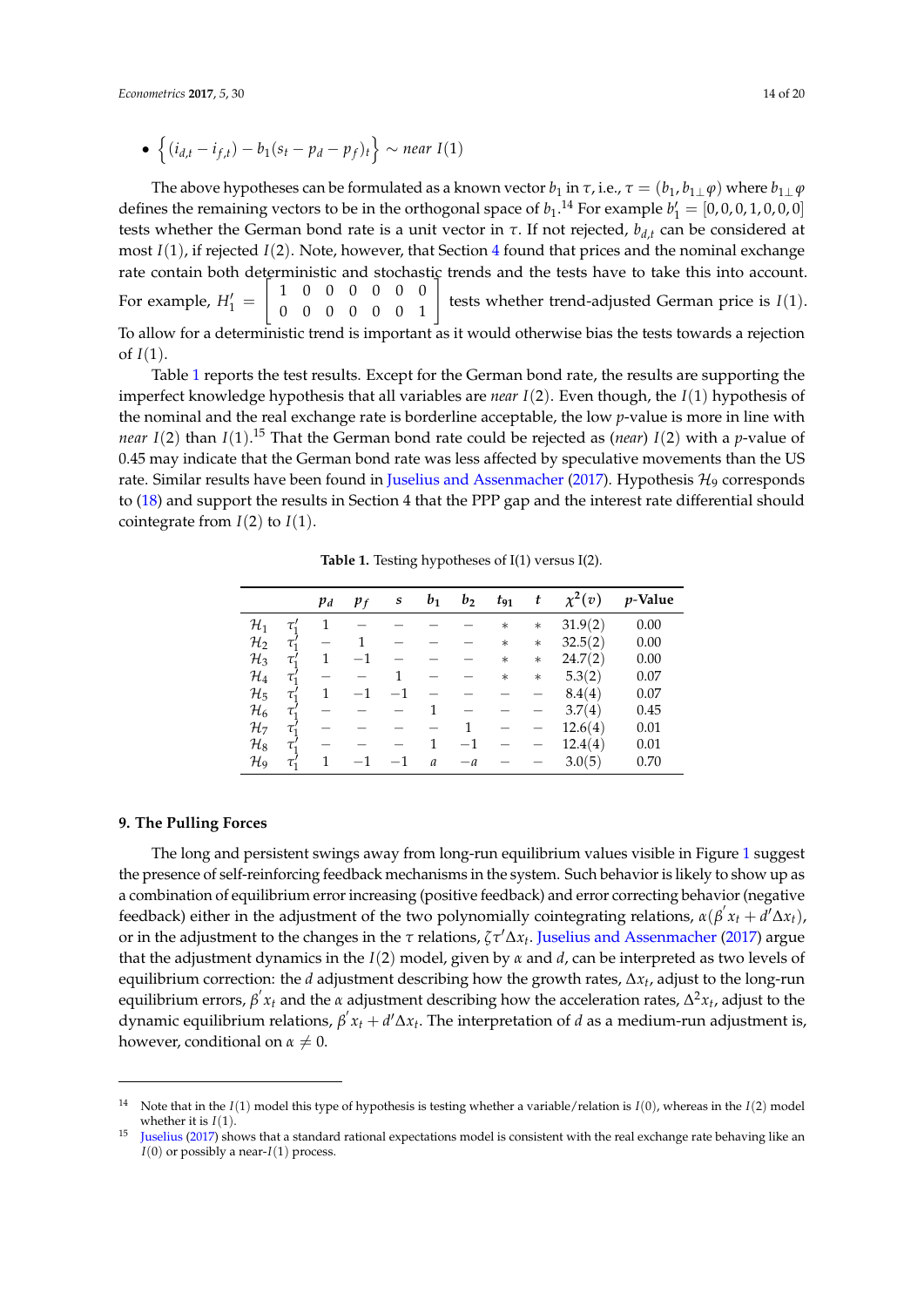$$
\Delta^2 x_{i,t} = \cdots \sum_{j=1}^r \alpha_{ij} \sum_{i=1}^p (\beta_{ij} x_{i,t-1} + d_{ij} \Delta x_{i,t-1}) + \sum_{j=1}^r \zeta_{ij} \sum_{i=1}^p (\beta_{ij} \Delta x_{i,t-1}) + \varepsilon_{i,t}, i = 1, ..., p
$$

The signs of *β*, *d*, and *α* determine whether the variable *xi*,*<sup>t</sup>* is error increasing or error correcting in the medium and the long run. If  $\alpha_{ij}\beta_{ij} < 0$  or/and  $\alpha_{ij}d_{ij} < 0$ , then the acceleration rate,  $\Delta^2x_{i,t}$ , is equilibrium correcting to (β<sup>'</sup>  $\int_{j}^{j}x_{t}+d'_{j}\Delta x_{t}$ ); if  $d_{ij}\beta_{ij}>0$  (given  $\alpha_{ij}\neq 0$ ), then  $\Delta x_{i,t}$ , is equilibrium error correcting to  $\beta_{j}^{'}$  $\int$ <sup>*x*</sup>*t* if  $\zeta_{ij}\tau_{ij} < 0$  then  $\Delta^2 x_{i,t}$  is equilibrium correcting to  $\tau'_j\Delta x_{t-1}$ . In all other cases the system is equilibrium error increasing (except for the cases when the coefficient is zero).

The two stationary polynomially cointegrating relations, *β* 0  $\int_{i}^{t} x_{t} + d_{i}^{t} \Delta x_{t}$ ,  $i = 1, 2$  can be interpreted as dynamic equilibrium relations in the following sense: When data are  $I(2)$ ,  $\beta' x_t$  is in general  $I(1)$ describing a very persistent static equilibrium error. In a market economy, a movement away from equilibrium would trigger off a compensating movement elsewhere in the system. The *I*(2) structure tells us that it is the changes of the system, *d* <sup>0</sup>∆*x<sup>t</sup>* , that adjust to the static equilibrium error either in an error-correcting manner bringing *β' x<sub>t</sub>* back towards equilibrium, or in an error-increasing manner, pushing  $\beta'$  *x*<sup>*t*</sup> further away from equilibrium.

However, as long as all characteristic roots of the model are inside the unit circle, any equilibrium error increasing behavior is compensated by error correcting behavior somewhere else in the system. For example, speculative behavior may push the real exchange rate away from equilibrium but an increasing uncertainty premium will eventually pull it back toward equilibrium. The largest unrestricted root in our model is 0.48, so the system is stable and all persistent movements in the data are properly accounted for.

Table [2](#page-16-0) reports an overidentified structure of  $\beta x_t + d' \Delta x_t$  and an unrestricted estimate of  $\beta_{\perp 1}$ . For a given identified *β*, the *d* parameters are uniquely determined as long as *d* is proportional to *τ*⊥. See [Doornik](#page-18-21) [\(2017\)](#page-18-21) in this special issue. The standard errors of *β* are derived in [Johansen](#page-18-19) [\(1997\)](#page-18-19) and those of *d* by the delta method in [Doornik](#page-18-21) [\(2017\)](#page-18-21).<sup>16</sup> To facilitate interpretation, statistically insignificant adjustment coefficients (with a *t*-ratio <|1.4|) are replaced by an asterisk (\*). Error-increasing coefficients are shown in bold face. As discussed above, the *α*, *d* and *ζ* coefficients allow us to investigate how the variables have responded to imbalances in the system.

The *β* structure contain altogether 6 overidentifying restrictions which are tested with the likelihood ratio test described in [Johansen et al.](#page-18-14) [\(2010\)](#page-18-14) and accepted with a *p*-value of 0.72.

The first polynomially cointegrated relation corresponds closely to the Uncertainty Adjusted UIP relation [\(28\)](#page-10-1):

$$
(i_{d,t} - i_{f,t}) = 0.01(p_{d,t} - p_{f,t} - s_t) - 0.16\Delta p_{d,t} - 1.1\Delta p_{f,t} + 0.48\Delta s_t + 0.0005\Delta i_{d,t} - 0.006\Delta i_{f,t} + 0.013 - 0.006Ds_{91,t} + e_{1,t}
$$

where the PPP gap is a proxy for the uncertainty premium and  $d'\Delta x_t \approx (0.16\Delta p_{d,t} + 1.1\Delta p_{f,t} - 1.1\Delta p_{f,t} + 1.1\Delta p_{f,t} - 1.1\Delta p_{f,t} + 1.1\Delta p_{f,t}$  $0.48\Delta s_t - 0.0005\Delta i_{d,t} + 0.006\Delta i_{f,t})$  can be thought of as a proxy for  $\Delta s^e_{t+1}$  and a risk premium measuring short-term variability in the market. While the coefficient to the PPP is tiny, describing a very slow adjustment to the long-run PPP, the adjustment to the combined (excess return) relation is very fast as measured by the *α*<sup>1</sup> coefficients. The latter show that in the long run all variables, except for the nominal exchange rate, adjust in an error correcting manner to the disequilibrium *e*1,*<sup>t</sup>* . In the medium run, German inflation and the nominal exchange rate are error increasing (*d*11*β*11, *d*13*β*<sup>13</sup> < 0) and so are the two interest rates ( $d_{14}\beta_{14}$ ,  $d_{15}\beta_{15}$  < 0). Since an increasing PPP gap is likely to cause imbalances

<sup>16</sup> Note that all *β* coefficients have *t* ratios that are sufficiently large to be statistically significant also after a near unit root correction. See [\(Franchi and Johansen](#page-18-12) [2017;](#page-18-12) [Elliot](#page-18-11) [1998.](#page-18-11))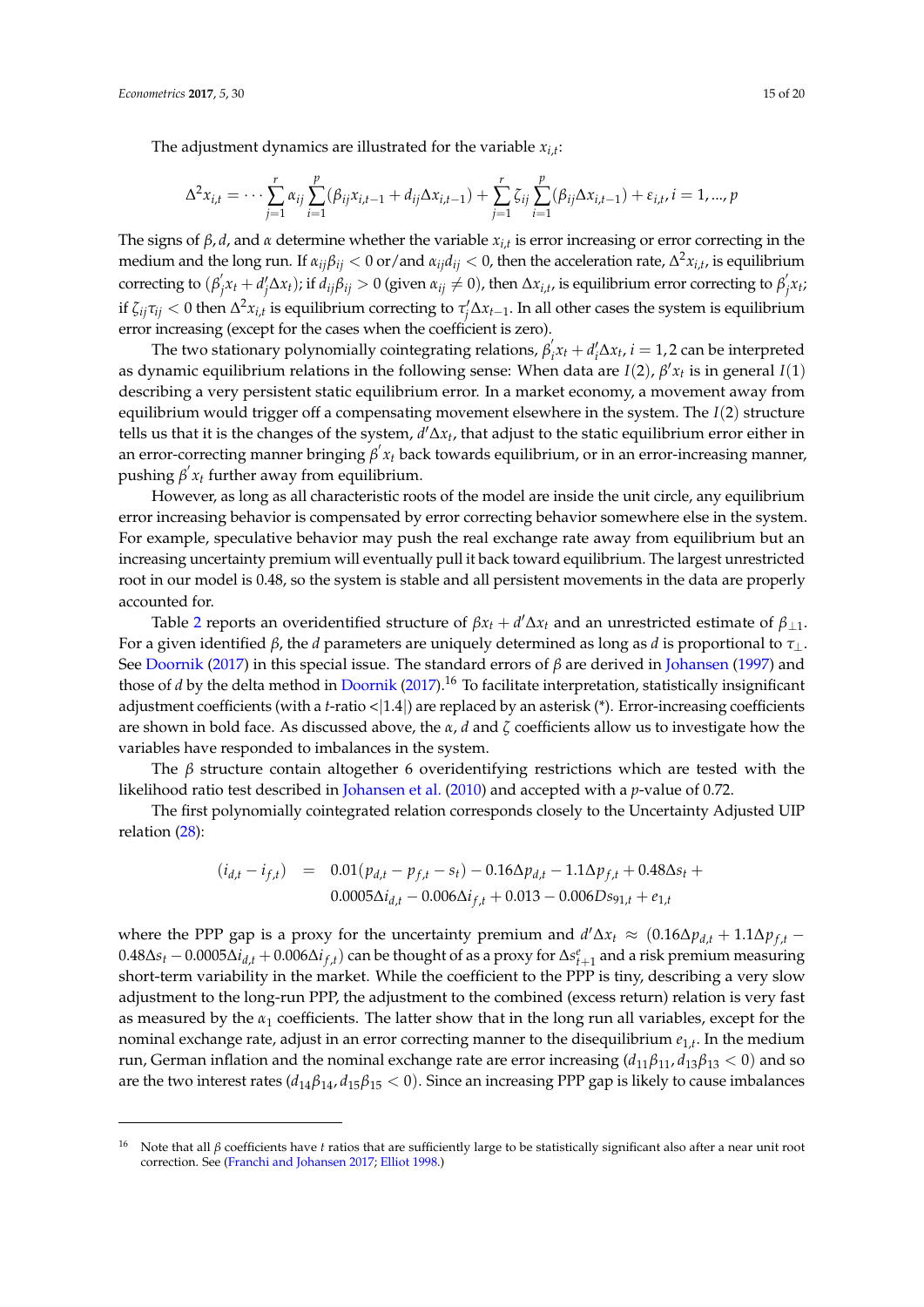in the real economy and such imbalances have to be financed, the level of interest rates is likely to respond, which can explain their error-increasing behavior in the medium run.

Altogether the results of the first relation can be interpreted as follows: The PPP gap moves in long persistent swings as a result of error-increasing behavior of the nominal exchange rate and the interest rate differential. As long as the PPP gap and the interest rate differential move in tandem, the long-run equilibrium error,  $\beta'_1 x_t$ , is small and the response of the system is moderate. But when the disequilibrium starts increasing, all variables, except for the nominal exchange rate, will react in an error-correcting manner so as to restore equilibrium.

The second polynomially cointegrated relation contains elements of the relation [\(19\)](#page-8-1) in Section [4:](#page-6-0)

$$
b_{f,t} - 0.89 \Delta p_{f,t} = 0.01(p_{f,t} + s_t) + 0.22 \Delta p_{d,t} - 0.0007 \Delta i_{d,t} + 0.0072 \Delta i_{f,t} - 0.04 + e_{2,t}.
$$

where  $\hat{x}_t$  stands for "trend-adjusted". An increase/decrease in the US bond rate relative to the US inflation rate (i.e., the real bond rate in [\(19\)](#page-8-1)) is associated with an increase/decrease in the trend-adjusted US price denominated in Dmk.<sup>17</sup> Each of the *d* and *α* coefficients represents error-correcting adjustment, even the nominal exchange rate is error-correcting in *α*.

The medium-run stationary relation between growth rates,  $\beta'_{\perp 1} \Delta x_t$ , is given by

<span id="page-15-0"></span>
$$
\Delta p_{d,t} \simeq 0.14 \Delta p_{f,t} + 0.30 \Delta s_t - 0.33 \Delta i_{d,t} + 0.49 \Delta i_{f,t} + 0.0026 - 0.002 D s_{91,t} + e_{3,t}
$$
\n(32)

showing that German inflation rate has been co-moving with US inflation rate, with the change in the nominal exchange rate and with the change in the interest rate differential. The relation resembles relation [\(28\)](#page-10-1) in differences, except that the coefficients are not consistent with proportional effects. Thus, in the medium run, German price inflation has not fully reacted to changes in the US price and the nominal exchange rate. As a consequence it has contributed to the long swings in the real exchange rate visible in Figure 1. The estimates of  $\zeta_3$  $\zeta_3$  in Table 3 show that the German and the US inflation rates are primarily adjusting to this relation, supporting the interpretation of [\(32\)](#page-15-0) as a medium-run secular trend relationship between inflation rates.

Table [3](#page-16-1) also reports the estimated adjustment coefficients  $\zeta$  of  $\beta' \Delta x_t$  where  $\beta$  is given by the estimates of Table [2.](#page-16-0) It appears that the changes of the two disequilibria have had a very significant effect on both interest rates:  $\beta'_1 \Delta x_t$  in an error increasing manner and  $\beta'_2 \Delta x_t$  in an error correcting manner. Interestingly, the nominal exchange rate does not adjust very significantly to any of the three equilibrium errors. Thus, in the medium run speculative movements in the exchange rate seems to have been the main driver in the Dollar-Deutshemark market.<sup>18</sup> Since both bond rates are equilibrium-error increasing in  $d_1$  and  $\zeta_1$ , the results may tentatively suggest that it is the interest rates that respond to the speculative movements in the nominal exchange. It is also notable that the coefficients on the exchange rate are much larger in absolute value than those on the price levels, suggesting that the changes in the inflation rates were too small to compensate the movements away from long-run equilibrium PPP values caused by financial speculators (trend followers/chartists) $^{19}$ . This supports the imperfect knowledge hypothesis that in the medium run the nominal exchange rate tends to move away from its long-run equilibrium values, while in the long run it moves back towards equilibrium.

<sup>&</sup>lt;sup>17</sup> A similar relationship was found in [Juselius and Assenmacher](#page-19-13) [\(2017\)](#page-19-16) for Swiss-US data and in [Juselius and Stillwagon](#page-19-16) (2017) for UK-US data, both for a more recent period.

<sup>&</sup>lt;sup>18</sup> The latter result is also found in [Juselius and Stillwagon](#page-19-16) [\(2017\)](#page-19-16).

<sup>19</sup> Similar results were found in [Juselius and Assenmacher](#page-19-13) [\(2017\)](#page-19-13) and in [Juselius and Stillwagon](#page-19-16) [\(2017\)](#page-19-16).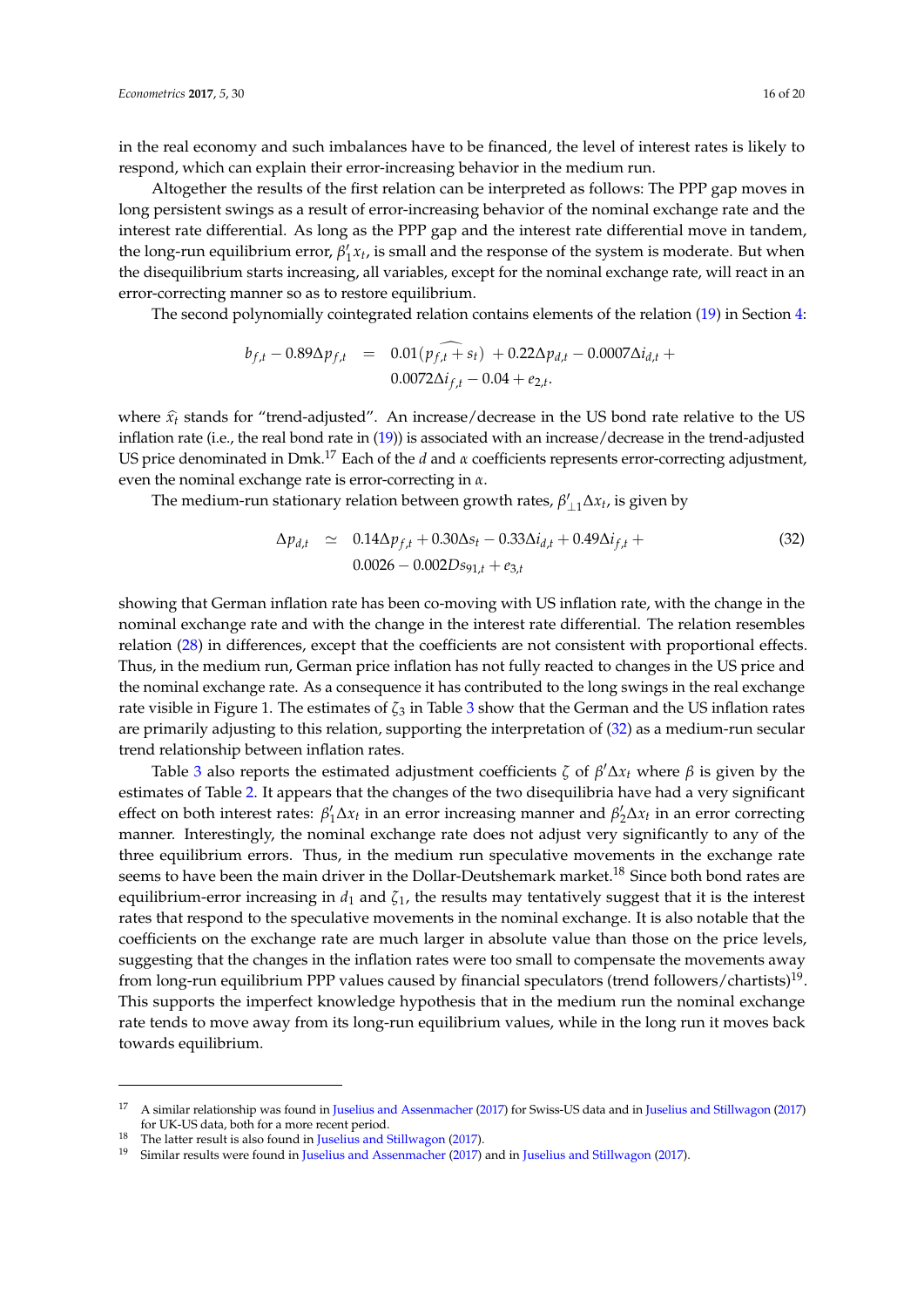<span id="page-16-0"></span>

| $\beta = (h_1 + H_1 \varphi_1, \dots, h_r + H_r \varphi_r)$ , $\chi^2(6) = 4.60[0.72]$ |                       |                       |                       |                       |                        |                  |                      |
|----------------------------------------------------------------------------------------|-----------------------|-----------------------|-----------------------|-----------------------|------------------------|------------------|----------------------|
|                                                                                        | $p_{d,t}$             | $p_{f,t}$             | $s_t$                 | $i_{d,t}$             | $i_{f,t}$              | $t_{91.1}$       | $_{f}1)$             |
| $\tilde{\beta}'_1$                                                                     | $-0.013$<br>$[-16.9]$ | 0.031<br>[16.9]       | 0.013<br>$[16.9]$     | 1.00                  | $-1.00$                |                  |                      |
| $d'_1$                                                                                 | 0.16<br>$[3.2]$       | 1.11<br>$[5.3]$       | $-0.48$<br>$[-6.9]$   | $-0.0005$<br>$[-3.4]$ | 0.0054<br>$[3.2]$      | 0.006<br>$[3.8]$ | $-0.013$<br>$[-8.5]$ |
| $\alpha'_1$                                                                            | 0.45<br>$[15.3]$      | $-0.13$<br>$[-4.4]$   | 1.51<br>$[3.1]$       | $-0.01$<br>$[-3.8]$   | 0.02<br>$[4.0]$        |                  |                      |
| $\tilde{\beta}'_2$                                                                     |                       | $-0.009$<br>$[-15.1]$ | $-0.009$<br>$[-15.1]$ |                       | 1.00                   | 0.002<br>$[2.5]$ | 0.52<br>$[1.5]$      |
| $d'_2$                                                                                 | $-0.22$<br>$[-1.7]$   | $-0.89$<br>$[-5.5]$   | $\ast$                | 0.0007<br>[12.8]      | $-0.0072$<br>$[-12.8]$ | $\ast$           | 0.038<br>[14.1]      |
| $\alpha_2'$                                                                            | 0.67<br>[10.3]        | 0.40<br>[6.5]         | 3.25<br>[3.0]         | $-0.03$<br>$[-5.0]$   | $\ast$                 |                  |                      |
| $\tilde{\theta}'_{\perp,1}$                                                            | 1.00                  | $-0.14$               | $-0.30$               | 0.33                  | $-0.49$                | 0.0020           | $-0.0026$            |

**Table 2.** An identified long-run structure in *β*.

<span id="page-16-1"></span><sup>1)</sup> The trend estimate has been multiplied by 1000. Error-increasing coefficients in bold face. A  $*$  means an insignificant coefficient.

**Table 3.** The adjustment coefficients *ζ*.

|                         | $\zeta_1(\beta_1'\Delta x_t)$ | $\zeta_2(\beta'_2\Delta x)$ | $\zeta_3(\beta'_{\perp 1}\Delta x_t)$ |
|-------------------------|-------------------------------|-----------------------------|---------------------------------------|
| $\Delta\Delta p_{d,t}$  | $\ast$                        | $\ast$                      | $-0.82$<br>$[-16.5]$                  |
| $\Delta \Delta p_{f,t}$ | $^\ast$                       | $\ast$                      | 0.23<br>[4.7]                         |
| $\Delta\Delta s_t$      | 13.9<br>$\left[1.9\right]$    | $\ast$                      | $\ast$                                |
| $\Delta \Delta i_{d,t}$ | 0.35<br>[9.2]                 | $-0.71$<br>$[-13.9]$        | $^\ast$                               |
| $\Delta \Delta i_{f,t}$ | $-0.73$<br>$[-10.6]$          | $-0.37$<br>$[-4.0]$         | $-0.02$<br>$[-2.0]$                   |

Coefficients with a  $|t - value| < 1.3$  is replaced with an  $*$ .

#### **10. A Plausible Story**

The results generally confirm the hypotheses in [Juselius](#page-19-5) [\(2012\)](#page-19-5) where prices of tradable goods are assumed to be determined in very competitive customer markets [Phelps](#page-19-17) [\(1994\)](#page-19-17). Hence, prices are assumed not to be much affected by speculation and, therefore, not to exhibit persistent speculative swings around benchmark values.<sup>20</sup>

A shock to the long-term interest rate (for example, as a result of a domestic increase in sovereign debt) without a corresponding increase in the inflation rate, is likely to increase the amount of speculative capital moving into the economy. The exchange rate appreciates, jeopardizing competitiveness in the tradable sector, the trade balance worsens, and the pressure on the interest rate increases. Under this scenario, the interest rate is likely to keep increasing as long as the structural imbalances are growing, thus generating persistent movements in real interest rates and real exchange rates. The estimates of  $\beta' x_t + d' \Delta x_t$  and the error-increasing behavior of the interest rates in  $d_1$  and  $\zeta_1$  support this interpretation.

The tendency of the domestic real interest rate to increase and the real exchange rate to appreciate at the same time reduces domestic competitiveness in the tradable sector. In an imperfect knowledge economy in which the nominal exchange rate is determined by speculation, firms cannot in general count on exchange rates to restore competitiveness after a permanent shock to relative costs. Unless firms are prepared to loose market shares, they cannot use constant mark-up pricing as their pricing strategy. See, for example, [\(Krugman](#page-19-18) [1986;](#page-19-18) [Phelps](#page-19-17) [1994;](#page-19-17) [Feenstra](#page-18-22) [2015\)](#page-18-22). To preserve market shares, they

<sup>&</sup>lt;sup>20</sup> Energy, precious metals and, recently, grain may be exceptions in this respect.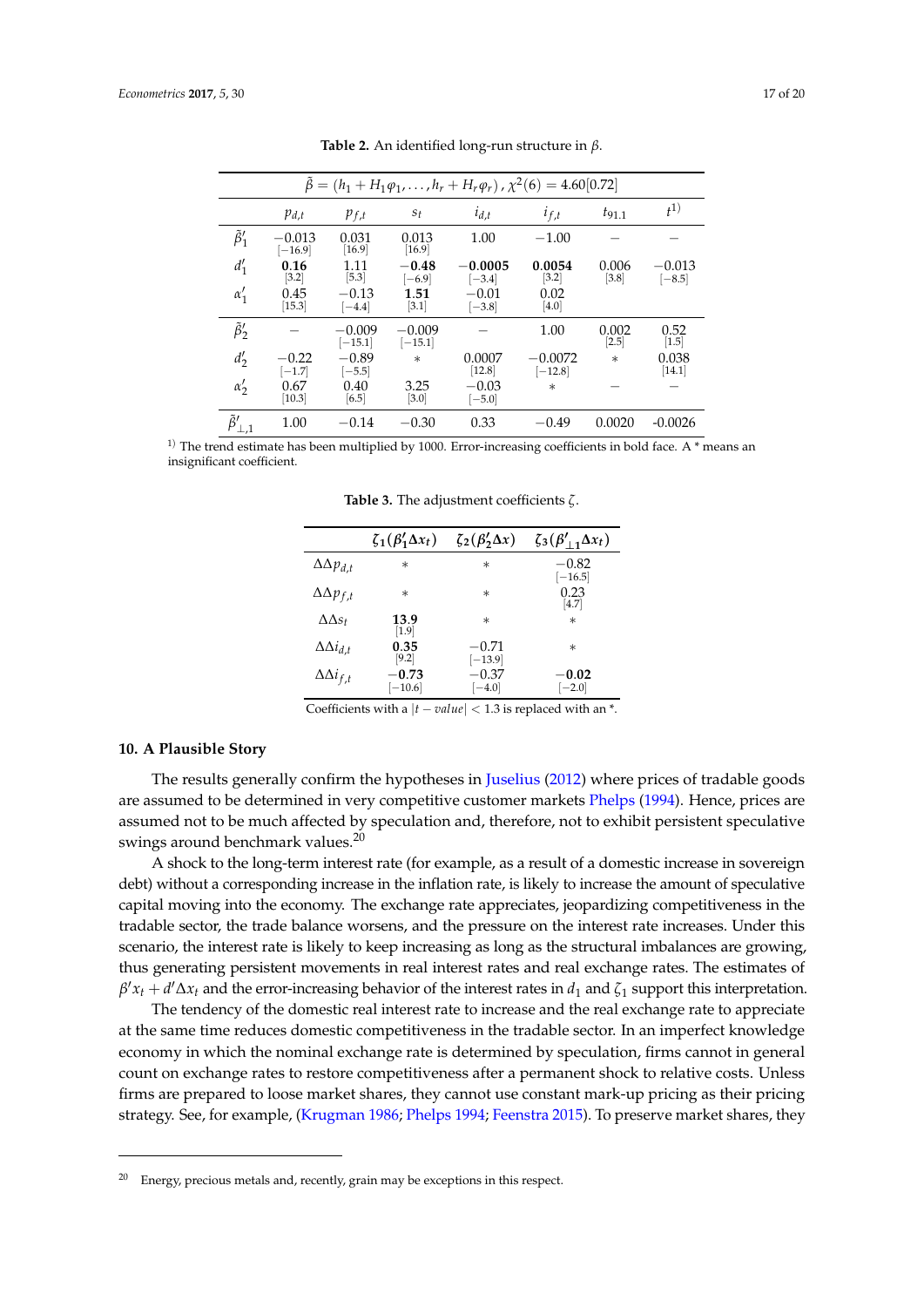would have to adjust productivity or profits rather than increasing the product price. Therefore, we would expect customer market pricing [\(Phelps](#page-19-17) [1994\)](#page-19-17) to replace constant mark-up pricing, implying that profits are squeezed in periods of persistent appreciation and increased during periods of depreciation. Evidence of a nonstationary profit share co-moving with the real exchange rate has for instance been found in [Juselius](#page-18-7) [\(2006\)](#page-18-7).

The results showed that German prices have been equilibrium error-increasing  $(d_{11}\beta_{11} < 0)$  in the medium-run at the same time as the nominal exchange has moved away from its long-run equilibrium value. Thus, Germany's reaction to the long swings in the real exchange rate has been to suppress price changes as a means to preserve competitiveness. US prices, on the other hand, have been error correcting (*d*12*β*<sup>12</sup> > 0) to the PPP gap, albeit very slowly so, indicating that the USA's reaction has been more prone to letting prices follow the swings in the dollar rate as a result of speculative flows.<sup>21</sup> Judging from the accumulating US trade deficits in this period, US enterprises might have lost market shares accordingly.

To conclude: the IKE behavior of interest rates and the nominal exchange rate seem key for understanding the long swings in the currency market.

#### **11. Conclusions**

The paper demonstrates how basic assumptions underlying a theory model can be translated into testable hypotheses on the order of integration and cointegration of key variables and their relationships. The idea is formalized as a theory-consistent CVAR scenario describing the empirical regularities we expect to see in the data if the long-run properties of a theory model are empirically relevant. The procedure is illustrated for a monetary model of real exchange rate determination based on imperfect knowledge expectations.

The empirical results provide overwhelmingly strong support for the informationally less demanding imperfect knowledge type of model. In particular, this model seems able to explain the long and persistent swings in the nominal and the real exchange rate that have puzzled economists for long. This conclusion is strengthened by very similar results based on Danish-German data [\(Juselius](#page-18-7) [2006,](#page-18-7) chp. 21), on Swiss-US data [\(Juselius and Assenmacher](#page-19-13) [2017\)](#page-19-13) and on UK-US data [\(Juselius and Stillwagon](#page-19-16) [2017\)](#page-19-16). Because of this, it seems that the key for understanding these long swings in exchange rates and interest rates (both real and nominal) is to recognize the importance of imperfect knowledge, reflexivity, and positive and negative feedback mechanisms [\(Soros](#page-19-8) [1987;](#page-19-8) [Frydman and Goldberg](#page-18-23) [2013;](#page-18-23) [Hands](#page-18-24) [2013;](#page-18-24) [Hommes](#page-18-25) [2013\)](#page-18-25).

As the real exchange rate and the real interest rate are among the most important determinants for the real economy, the results point to the importance of understanding the underlying cause of the long persistent movements with which they typically evolve over time. The failure of extant models to foresee the recent financial and economic crisis, and to propose adequate policy measures in its aftermath gives a strong argument for this. Without such an understanding financial behavior in the foreign currency and the stock market is likely to continue to generate bubbles and crises with serious implications for the macroeconomy and subsequent political turmoil.

**Acknowledgments:** I would like to thank Josh Stillwagon for many detailed and highly valuable comments which significantly improved the paper. Valuable comments from Roman Frydman, Michael Goldberg, Kevin Hoover, Søren Johansen, and Mikael Juselius are also gratefully acknowledged.

**Conflicts of Interest:** The author declares no conflict of interest.

<sup>21</sup> Based on the tiny the speed of adjustment coefficient (0.01) it would take on average 6–8 years for the real exchange rate to return to its long-run value if the US inflation rate alone were to adjust. This is slightly higher than the average half-lives reported in the literature. See for example [Rogoff](#page-19-19) [\(1996\)](#page-19-19).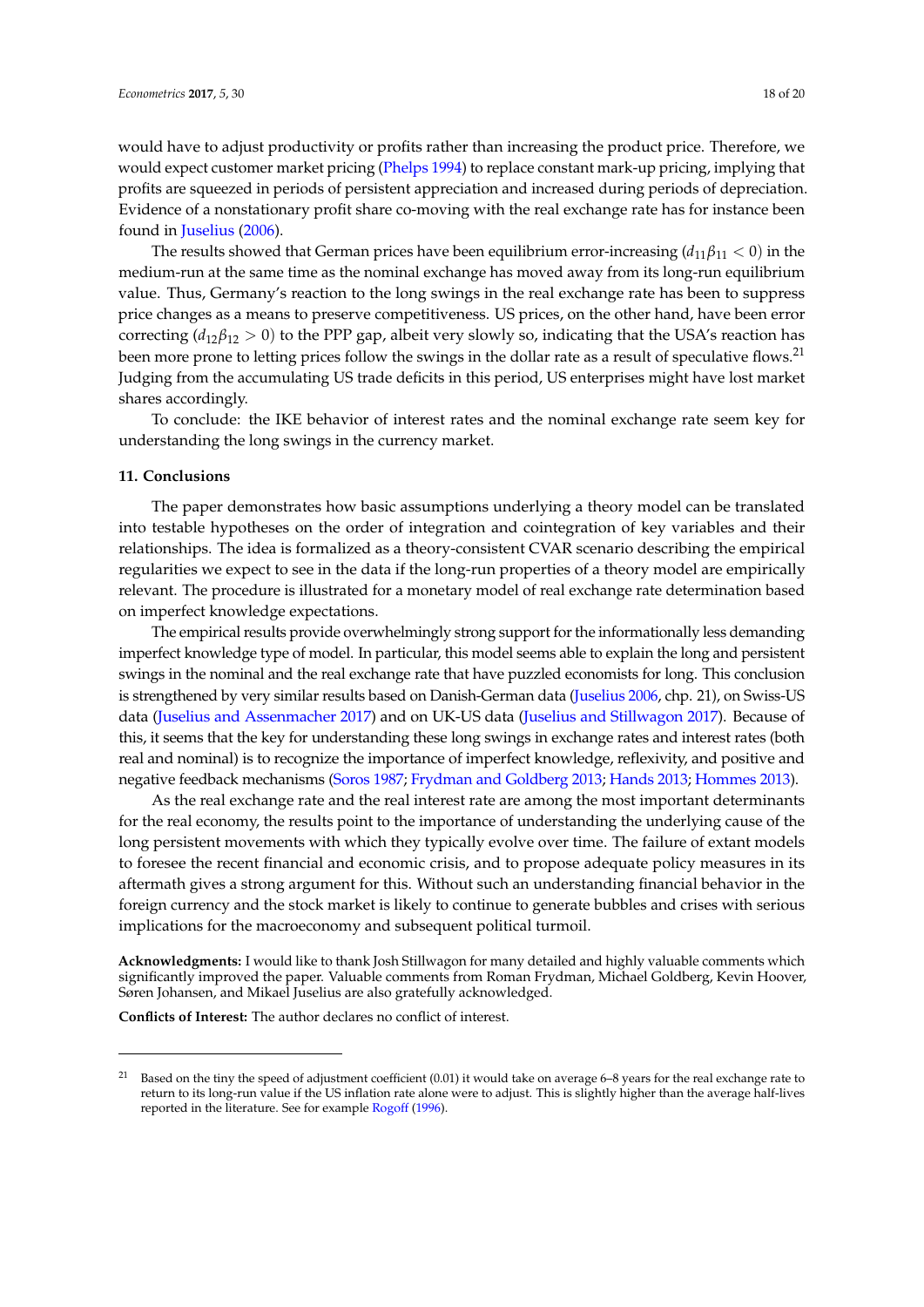## **References**

- <span id="page-18-13"></span>Bec, Frederique, and Anders Rahbek. 2004. Vector Equilibrium Correction Models with Non-Linear Discontinuous Adjustments. *Econometrics Journal* 7: 628–51.
- <span id="page-18-15"></span>Brunnermaier, Markus K., Stefan Nagel, and Lasse H. Pedersen. 2008. Carry Trades and Currency Crashes. NBER Working Paper 14473, National Bureau of Economic Research, Cambridge, Massachusetts, USA.
- <span id="page-18-21"></span>Doornik, Jurgen A. 2017. Maximum Likelihood Estimation of the *I*(2) Model under Linear Restrictions. *Econometrics* 52: 19. doi:10.3390/econometrics5020019.
- <span id="page-18-16"></span>Doornik, Jurgen and Katarina Juselius. 2017. *Cointegration Analysis of Time Series Using CATS 3 for OxMetrics*. Timberlake Consultants Ltd, Richmond, Surrey, UK.
- <span id="page-18-11"></span>Elliot, Graham. 1998. The Robustness of Cointegration Methods when Regressors Almost Have Unit Roots. *Econometrica* 66: 149–58.
- <span id="page-18-0"></span>Engel, Charles. 2014. Exchange Rate and Interest Rate Parity, *Handbook of International Economics*. Amsterdam: Elsevier. vol. 4, chp. 8, pp. 453–522
- <span id="page-18-22"></span>Feenstra, Robert C. 2015. *Advanced International Trade: Theory and Evidence*, 2nd ed. Princeton: Princeton University Press.
- <span id="page-18-12"></span>Franchi, Massimo, and Søren Johansen. 2017. Improved inference on cointegrating vectors in the presence of a near unit root using adjusted quantiles. *Econometrics* 52: 19. doi:10.3390/econometrics502002519.
- <span id="page-18-1"></span>Frydman, Roman, and Michael D. Goldberg. 2007. *Imperfect Knowledge Economics: Exchange rates and Risk*. Princeton: Princeton University Press.
- <span id="page-18-2"></span>Frydman, Roman, and Michael D. Goldberg. 2011. *Beyond Mechanical Markets: Risk and the Role of Asset Price Swings*. Princeton: Princeton University Press.
- <span id="page-18-23"></span>Frydman, Roman, and Michael D. Goldberg. 2013. Change and Expectations in Macroeconomic Models: Recognizing the Limits to Knowability. *Journal of Economic Methodology* 20: 118–38.
- <span id="page-18-3"></span>Frydman, Roman, Michael D. Goldberg, Katarina Juselius, and Søren Johansen. 2008. A Resolution to the Purchasing Power Parity Puzzle: Imperfect Knowledge and Long Swings. Discussion Paper 31, University of Copenhagen, Copenhagen, Denmark.
- <span id="page-18-10"></span>Haavelmo, Trygve. 1944. The Probability Approach to Econometrics. *Econometrica* 12: 1–118.
- <span id="page-18-24"></span>Hands, D. Wade. 2013. Introduction to Symposium on Reflexivity and Economics: George Soros's Theory of Reflexivity and the Methodology of Economic Science. *Journal of Economic Methodology* 20: 303–08.
- <span id="page-18-6"></span>Hommes, Cars H. 2006. Heterogeneous Agent Models in Economics and Finance. In *Handbook of Computational Economics*. Edited by L. Tesfation and K.L. Judd. Amsterdam: Elsevier, vol. 2, chp 23, pp. 1109–86.
- <span id="page-18-25"></span>Hommes, Cars H. 2013. Reflexivity, Expectations Feedback and Almost Self-Fulfilling Equilibria: Economic Theory, Empirical Evidence and Laboratory Experiments. *Journal of Economic Methodology* 20: 406–19.
- <span id="page-18-4"></span>Hommes, Cars H., Hai Huang, and Duo Wang. 2005a. A Robust Rational Route to Randomness in a Simple Asset Pricing Model. *Journal of Economic Dynamics and Control* 29: 1043–72. doi:10.1016/j.jedc.2004.08.003.
- <span id="page-18-5"></span>Hommes, Cars H., Joep Sonnemans, Jan Tuinstra, and Henk van der Velden. 2005b. Coordination of Expectations in Asset Pricing Experiments. *Review of Financial Studies* 18: 955–80. doi:10.1093/rfs/hhi003.
- <span id="page-18-9"></span>Hoover, Kevin, and Katarina Juselius. 2015. Trygve Haavelmo's Experimental Methodology and Scenario Analysis in a Cointegrated Vector Autoregression. *Econometric Theory* 31: 249–74.
- <span id="page-18-8"></span>Hoover, Kevin, Søren Johansen, and Katarina Juselius. 2008. Allowing the Data to Speak Freely: The Macroeconometrics of the Cointegrated VAR. *American Economic Review* 98: 251–55.
- <span id="page-18-17"></span>Johansen, Søren. 1992. A Representation of Vector Autoregressive Processes Integrated of Order 2. *Econometric Theory* 8: 188–202.
- <span id="page-18-18"></span>Johansen, Søren. 1995. *Likelihood-Based Inference in Cointegrated Vector Autoregressive Models*, 2nd ed. Oxford: Oxford University Press.
- <span id="page-18-19"></span>Johansen, Soren. 1997. Likelihood Analysis of the *I*(2) Model. *Scandinavian Journal of Statistics* 24: 433–62.
- <span id="page-18-20"></span>Johansen, Soren. 2006. Statistical analysis of hypotheses on the cointegrating relations in the *I*(2) model. *Journal of Econometrics* 132: 81–115.
- <span id="page-18-14"></span>Johansen, Søren, Katarina Juselius, Roman Frydman, and Michael Goldberg. 2010. Testing Hypotheses in an *I*(2) Model With Piecewise Linear Trends. An Analysis of the Persistent Long Swings in the Dmk/\$ Rate. *Journal of Econometrics* 158: 117–29.
- <span id="page-18-7"></span>Juselius, Katarina. 2006. *The Cointegrated VAR Model: Methodology and Applications*. Oxford: Oxford University Press.